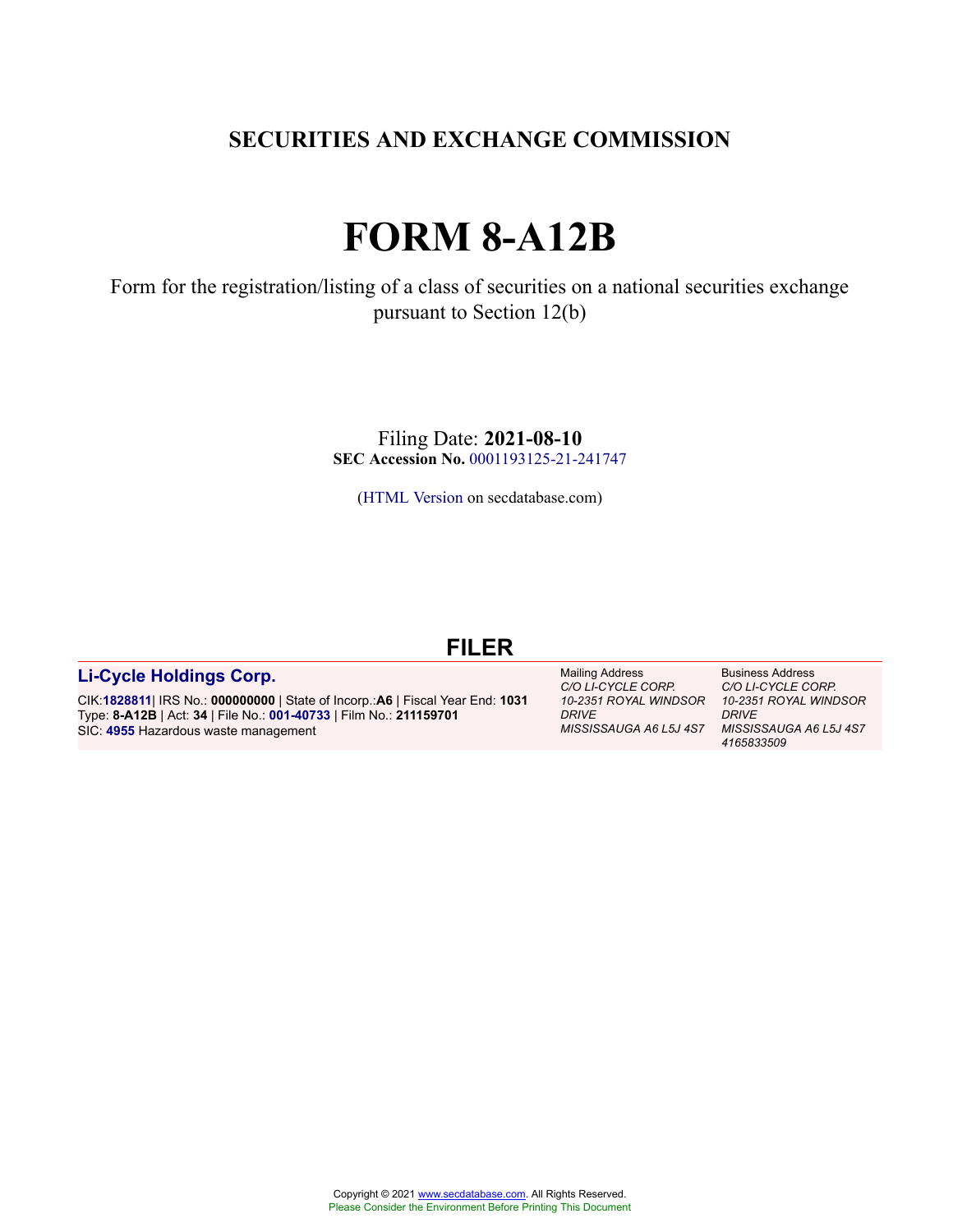# **UNITED STATES SECURITIES AND EXCHANGE COMMISSION WASHINGTON, DC 20549**

# **FORM 8-A**

**FOR REGISTRATION OF CERTAIN CLASSES OF SECURITIES PURSUANT TO SECTION 12(b) OR (g) OF THE SECURITIES EXCHANGEACT OF 1933**

# **Li-Cycle Holdings Corp.**

**(Exact name of registrant as specified in its charter)**

**Ontario, Canada N/A (State or other jurisdiction of incorporation or organization) (I.R.S. Employer Identification No.)**

**2351 Royal Windsor Drive, Unit 10 Mississaugua, ON L5J 4S7 (Address of principal executive offices) (Zip Code)**

**Securities to be registered pursuant to Section 12(b) of the Act:**

| Title of each class                                                 | Name of each exchange on which |
|---------------------------------------------------------------------|--------------------------------|
| to be so registered                                                 | each class to be registered    |
| Common shares, without par value                                    | The New York Stock Exchange    |
| Warrants, each whole warrant exercisable for one common share at an | The New York Stock Exchange    |
| exercise price of \$11.50 per share, subject to adjustment          |                                |

If this form relates to the registration of a class of securities pursuant to Section 12(b) of the Exchange Act and is effective pursuant to General Instruction A.(c) or (e), check the following box.  $\mathbb{Z}$ 

If this form relates to the registration of a class of securities pursuant to Section  $12(g)$  of the Exchange Act and is effective pursuant to General Instruction A.(d) or (e), check the following box.  $\Box$ 

If this form relates to the registration of a class of securities concurrently with a Regulation A offering, check the following box. □

**Securities Act registration statement or Regulation A offering statement file number to which this form relates: 333-254843**

**Securities to be registered pursuant to Section 12(g) of the Act:**

**None**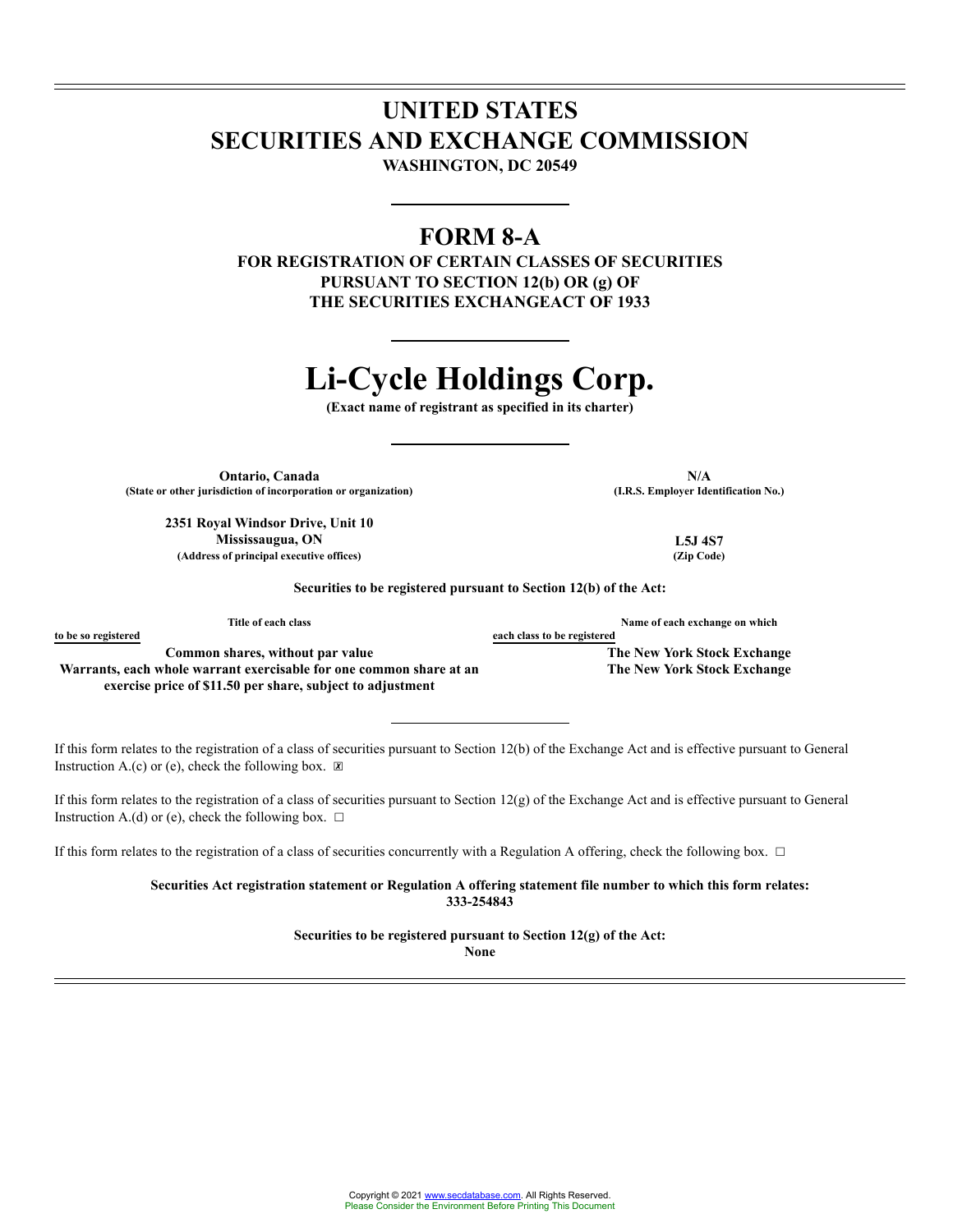### **Item 1. Description of Registrants Securities to be Registered**

The securities to be registered hereby are common shares without par value (the "Common Shares") and warrants, each entitling the holder thereof to purchase one Common Share at an exercise price of \$11.50 per share, subject to adjustment, (the "Warrants") of Li-Cycle Holdings Corp. (the **Registrant**).

The description of the Common Shares and Warrants contained in the section titled "Description of Amalco's Securities" captioned "Amalco Common Shares," Notes (4) and (5) to the "Calculation of Registration Fee" appearing on the cover, and the Risk Factor titled, "Amalco Warrants will become exercisable following the Business Combination, which could increase the number of Amalco Shares eligible for future resale in the public market and result in dilution to its shareholders," and "A provision in the Warrant Agreement may make it more difficult for us to consummate the Business Combination," respectively, of the Registrant' s proxy statement/prospectus forming a part of the registration statement on Form F-4, File No. 333-254843, as amended from time to time (the **Registration Statement**), filed by the Registrant with the U.S. Securities and Exchange Commission (the "Commission") is incorporated herein by reference. The description of the Common Shares and Warrants is qualified in its entirety by reference to the Li-Cycle Holdings Corp. By-Laws, which are filed as Exhibit 3.1 to this Form 8-A and incorporated herein by reference. The description of the Warrants is qualified in its entirety by reference to the Warrant Agreement, dated September 23, 2020 by and between Peridot Acquisition Corp. and Continental Stock Transfer & Trust Company, as warrant agent, filed as Exhibit 4.1 of Peridot Acquisition Corp.' s Current Report on Form 8-K filed on September 28, 2020 and incorporated by reference herein and the Warrant Amendment Agreement, dated August 10, 2021 by and between Peridot Acquisition Corp., the Company and Continental Stock Transfer & Trust Company, as warrant agent, which is filed as Exhibit 10.1 to this Form 8-A and incorporated herein by reference.

Any prospectus or prospectus supplement to the Registration Statement that includes descriptions of the Common Shares and/or Warrants subsequently filed with the Commission is hereby also incorporated by reference herein.

The Common Shares and Warrants to be registered hereunder have been approved for listing on the New York Stock Exchange ("NYSE") under the symbols "LICY" and "LICYW", respectively.

# **Item 2. Exhibits**

| Exhibit<br>Number | <b>Exhibit Description</b>                                                                                                                                                                                                                                                |
|-------------------|---------------------------------------------------------------------------------------------------------------------------------------------------------------------------------------------------------------------------------------------------------------------------|
| 3.1               | By-laws of Li-Cycle Holdings Corp.                                                                                                                                                                                                                                        |
| 4.2               | Warrant Agreement, dated as of September 23, 2020, between Continental Stock Transfer & Trust Company and Peridot Acquisition<br>Corp. (incorporated by reference to Exhibit 4.1 of Peridot Acquisition Corp.' s Current Report on Form 8-K filed on September 28, 2020). |
| 4.3               | Warrant Amendment Agreement and Form of Warrant Certificate, dated as of August 10, 2021, by and among Peridot Acquisition Corp.,                                                                                                                                         |

4.3 [Warrant Amendment Agreement and Form of Warrant Certificate, dated as of August 10, 2021, by and among Peridot Acquisition Corp.,](http://edgar.secdatabase.com/528/119312521241747/d145140dex43.htm) [Li-Cycle Holdings Corp. and Continental Stock Transfer & Trust Company.](http://edgar.secdatabase.com/528/119312521241747/d145140dex43.htm)

# 2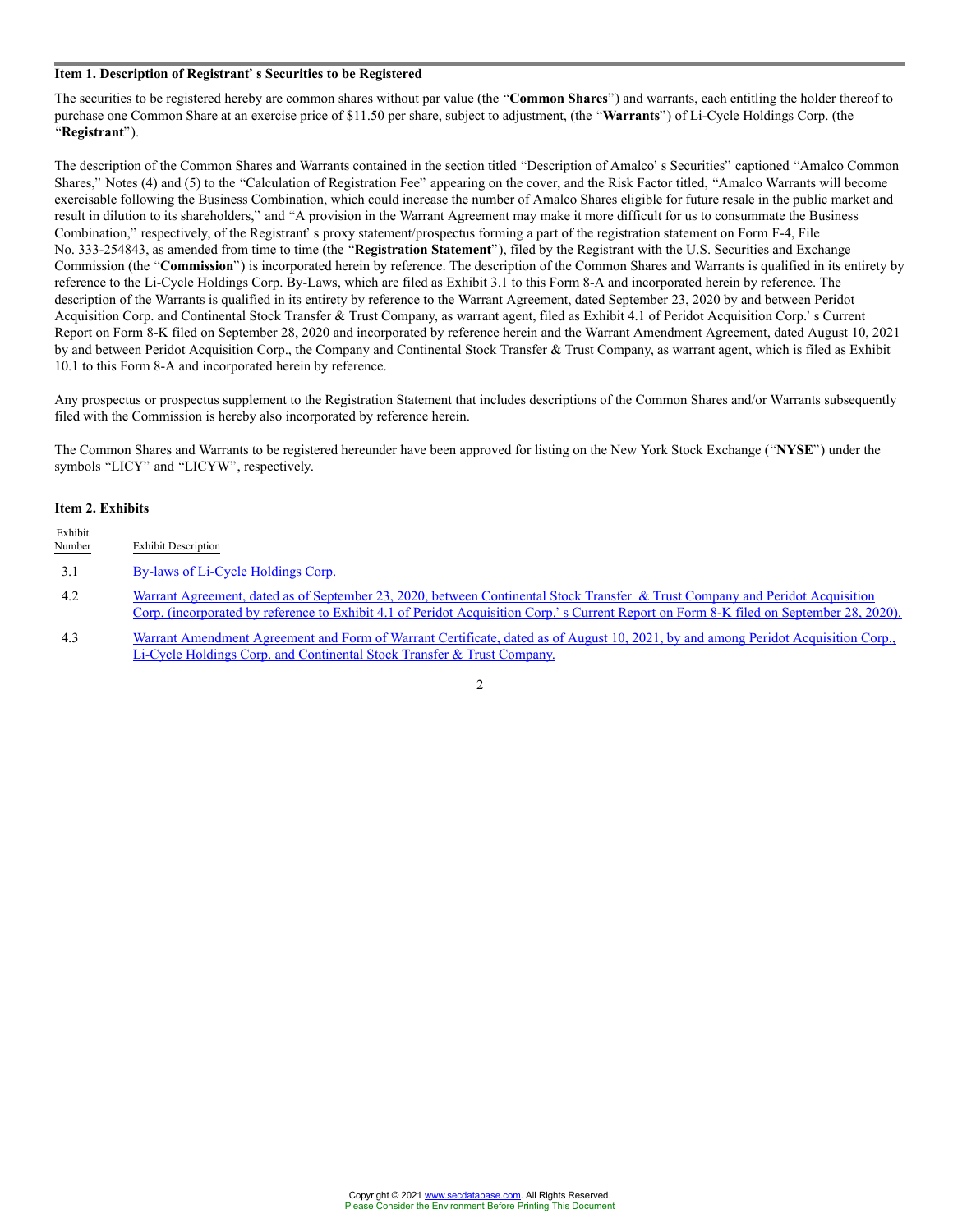Pursuant to the requirements of Section 12 of the Securities Exchange Act of 1934, as amended, the Registrant has duly caused this registration statement to be signed on its behalf by the undersigned, thereto duly authorized.

# Date: August 10, 2021 **Li-Cycle Holdings Corp.**

By: /s/ Bruce MacInnis

Bruce MacInnis Chief Financial Officer

3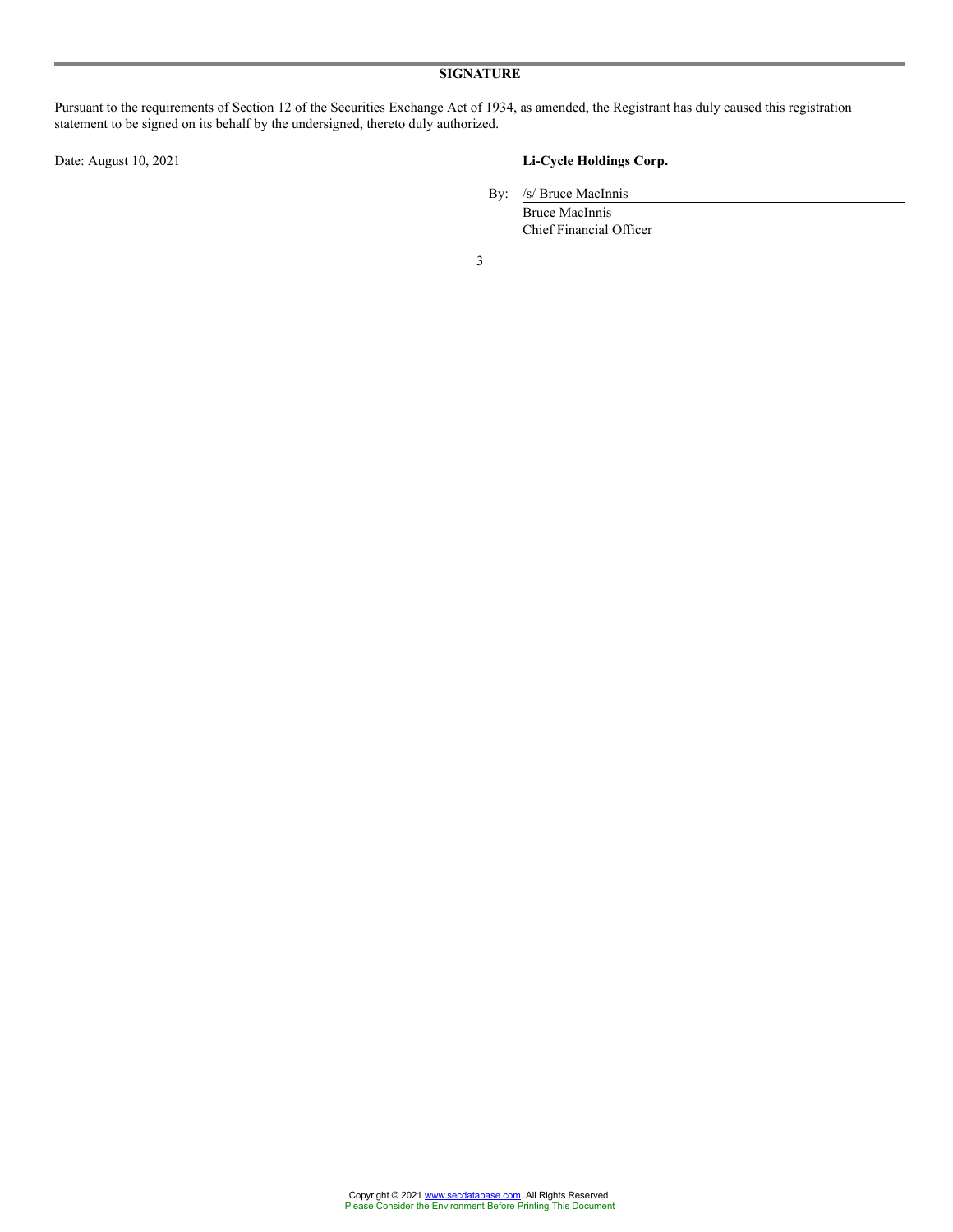# **LI-CYCLE HOLDINGS CORP.**

# **BY-LAW NO. 1**

# **ARTICLE 1 INTERPRETATION**

# **Section 1.1 Definitions.**

As used in this by-law, the following terms have the following meanings:

"Act" means the *Business Corporations Act* (Ontario) and the regulations under the Act, all as amended, re-enacted or replaced from time to time.

"Authorized Signatory" has the meaning specified in Section 2.2.

"Business Day" means any day other than a Saturday, Sunday or statutory holiday in the Province of Ontario.

"Corporation" means Li-Cycle Holdings Corp.

**person** means a natural person, partnership, limited partnership, limited liability partnership, corporation, limited liability company, unlimited liability company, joint stock company, trust, unincorporated association, joint venture or other entity or governmental or regulatory entity, and pronouns have a similarly extended meaning.

"recorded address" means (i) in the case of a shareholder or other securityholder, the shareholder' s or securityholder' s latest address as shown in the records of the Corporation, (ii) in the case of joint shareholders or other joint securityholders, the address appearing in the records of the Corporation in respect of the joint holding or, if there is more than one address in respect of the joint holding, the first address that appears, and  $(iii)$  in the case of a director, officer or auditor, the person's latest address as shown in the records of the Corporation or, if applicable, the last notice filed with the Director under the Act, whichever is the most recent.

"show of hands" means, in connection with a meeting, a show of hands by persons present at the meeting, the functional equivalent of a show of hands by telephonic or electronic means and any combination of such methods.

Terms used in this by-law that are defined in the Act have the meanings given to such terms in the Act.

#### **Section 1.2 Interpretation.**

The division of this by-law into Articles, Sections and other subdivisions and the insertion of headings are for convenient reference only and do not affect its interpretation. Words importing the singular number include the plural and vice versa. Any reference in this by-law to gender includes all genders. In this by-law the words "including", "includes" and "include" means "including (or includes or include) without limitation".

#### **Section 1.3 Subject to Act and Articles.**

This by-law is subject to, and should be read in conjunction with, the Act and the articles. If there is any conflict or inconsistency between any provision of the Act or the articles and any provision of this by-law, the provision of the Act or the articles will govern.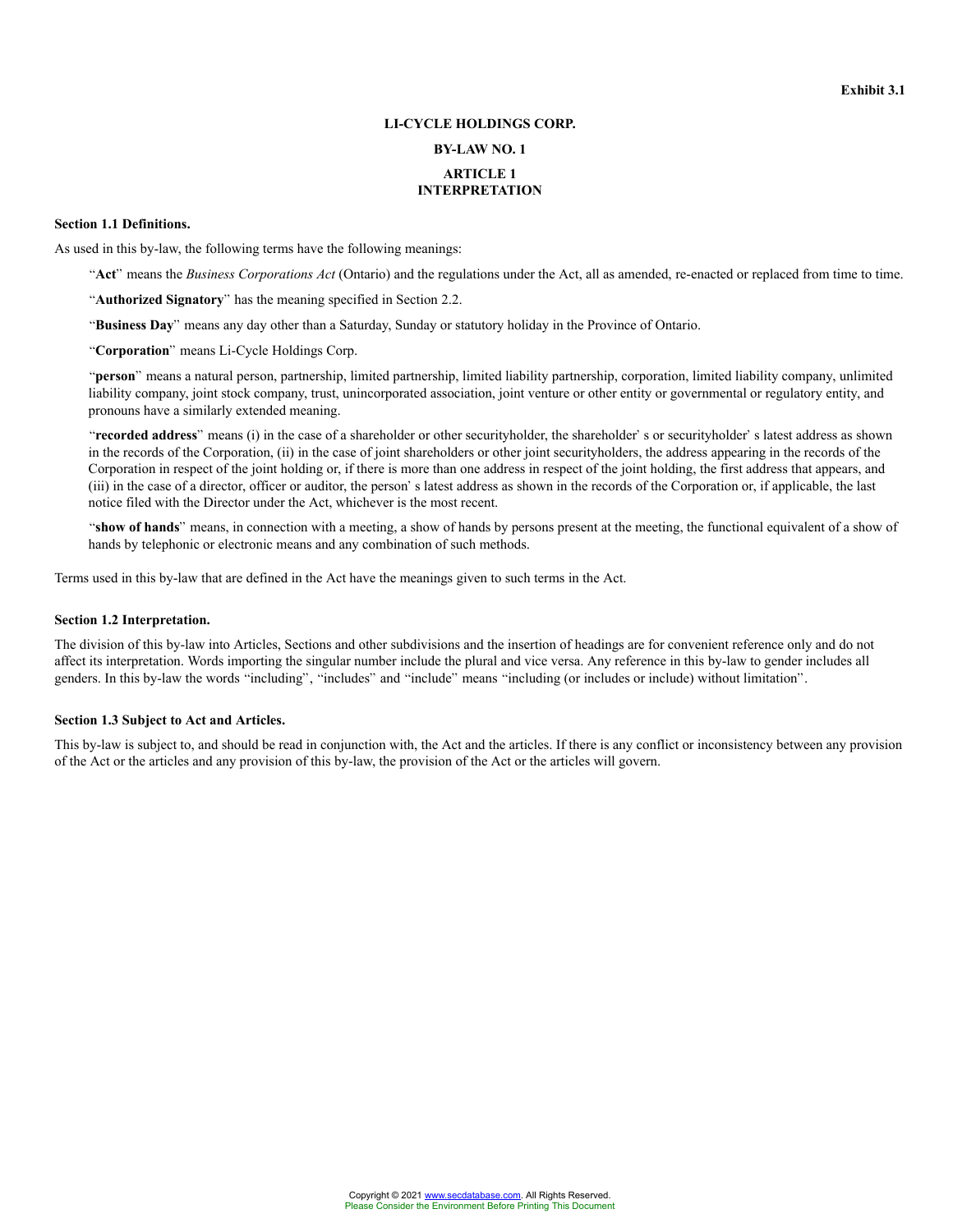#### **ARTICLE 2 BUSINESS OF THE CORPORATION**

#### **Section 2.1 Financial Year.**

The financial year of the Corporation ends on such date of each year as the directors determine from time to time.

#### **Section 2.2 Execution of Instruments and Voting Rights.**

Contracts, documents and instruments may be signed on behalf of the Corporation, either manually or by facsimile or by electronic means, (i) by any one director or officer of the Corporation, or (ii) by any other person authorized by the directors from time to time (each person referred to in (i) and (ii) is an **Authorized Signatory**). Voting rights for securities held by the Corporation may be exercised on behalf of the Corporation by any one Authorized Signatory. In addition, the directors may, from time to time, authorize any person or persons (i) to sign contracts, documents and instruments generally on behalf of the Corporation or to sign specific contracts, documents or instruments on behalf of the Corporation, and (ii) to exercise voting rights for securities held by the Corporation generally or to exercise voting rights for specific securities held by the Corporation. Any Authorized Signatory, or other person authorized to sign any contract, document or instrument on behalf of the Corporation, may affix the corporate seal, if any, to any contract, document or instrument when required.

As used in this Section, the phrase "contracts, documents and instruments" means any and all kinds of contracts, documents and instruments in written or electronic form, including cheques, drafts, orders, guarantees, notes, acceptances and bills of exchange, deeds, mortgages, hypothecs, charges, conveyances, transfers, assignments, powers of attorney, agreements, proxies, releases, receipts, discharges and certificates and all other paper writings or electronic writings.

#### **Section 2.3 Banking Arrangements.**

The banking and borrowing business of the Corporation or any part of it may be transacted with such banks, trust companies or other firms or corporations as the directors determine from time to time. All such banking and borrowing business or any part of it may be transacted on the Corporation's behalf under the agreements, instructions and delegations, and by the one or more officers and other persons, that the directors authorize from time to time. This paragraph does not limit in any way the authority granted under Section 2.2.

# **ARTICLE 3 DIRECTORS**

#### **Section 3.1 Place of Meetings.**

Any or all meetings of directors may be held at any place in or outside Canada.

#### **Section 3.2 Calling of Meetings.**

The chair of the board, the lead director, if any, the chief executive officer, the president, the corporate secretary or any one or more directors may call a meeting of the directors at any time. Meetings of directors will be held at the time and place as the person(s) calling the meeting determine.

#### **Section 3.3 Regular Meetings.**

The directors may establish regular meetings of directors. Any resolution establishing such meetings will specify the dates, times and places of the regular meetings and will be sent to each director.

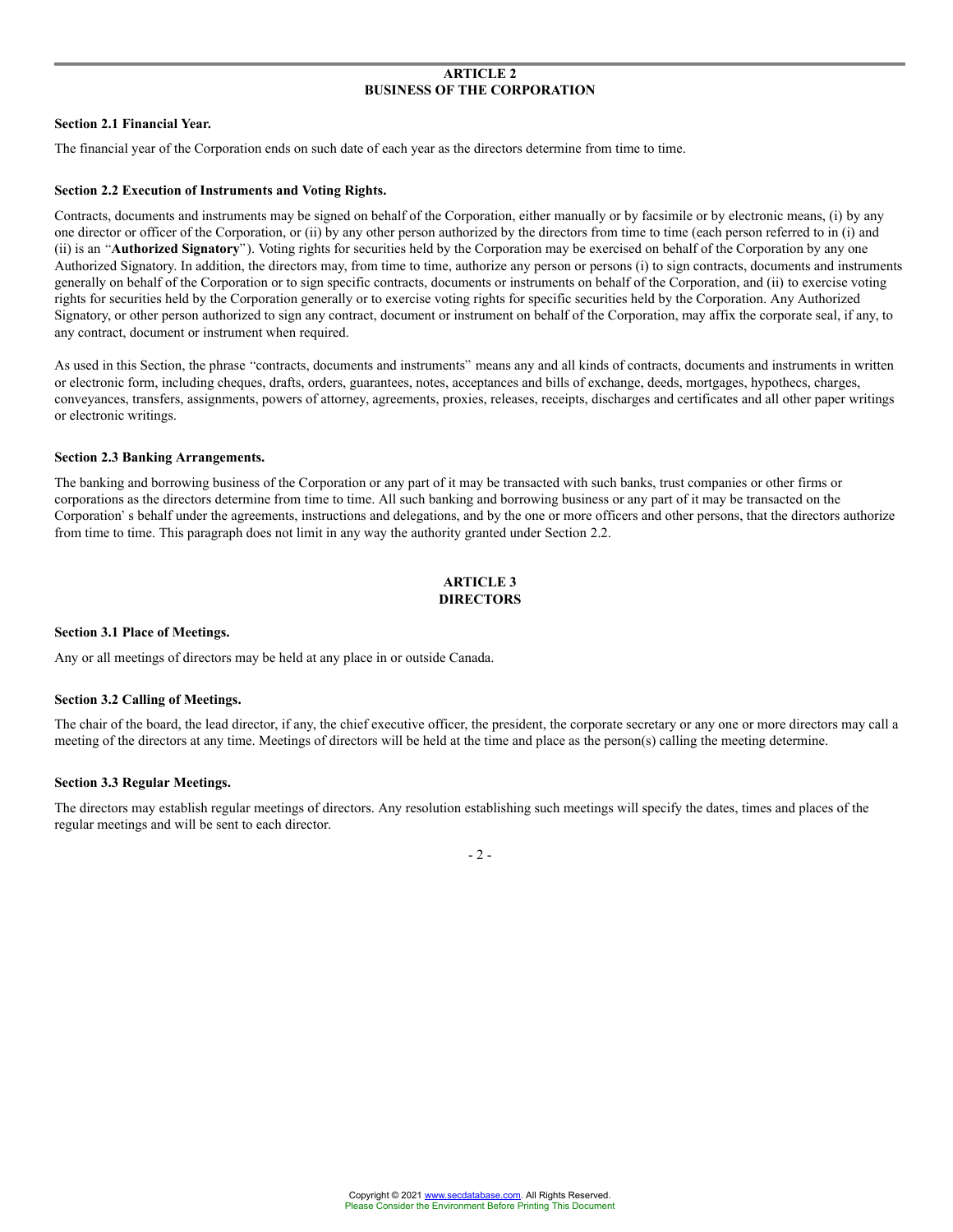#### **Section 3.4 Notice of Meeting.**

Subject to this section, notice of the time and place of each meeting of directors will be given to each director not less than 48 hours before the time of the meeting. No notice of meeting is required for any regularly scheduled meeting except where the Act requires the notice to specify the purpose of, or the business to be transacted at, the meeting. Provided a quorum of directors is present, a meeting of directors may be held, without notice, immediately following the annual meeting of shareholders.

The accidental omission to give notice of any meeting of directors to, or the non-receipt of any notice by, any person, or any error in any notice not affecting the substance of the notice, does not invalidate any resolution passed or any action taken at the meeting.

#### **Section 3.5 Waiver of Notice.**

A director may waive notice of a meeting of directors, any irregularity in a notice of meeting of directors or any irregularity in a meeting of directors. Such waiver may be given in any manner and may be given at any time either before or after the meeting to which the waiver relates. Waiver of any notice of a meeting of directors cures any irregularity in the notice, any default in the giving of the notice and any default in the timeliness of the notice. Attendance of a director at a meeting of directors is a waiver of notice of the meeting, except where a director attends a meeting for the express purpose of objecting to the transaction of any business on the grounds that the meeting is not lawfully called.

#### **Section 3.6 Quorum.**

A majority of the number of directors in office or such greater or lesser number as the directors may determine from time to time, constitutes a quorum at any meeting of the directors. Where the Corporation has fewer than three directors, all directors must be present at any meeting of directors to constitute a quorum. Notwithstanding any vacancy among the directors, a quorum of directors may exercise all the powers of the directors.

#### **Section 3.7 Meeting by Telephonic, Electronic or Other Communication Facility.**

If all the directors of the Corporation present at or participating in a meeting of directors consent, a director may participate in such meeting by means of a telephonic, electronic or other communication facility. A director participating in a meeting by such means is deemed to be present at the meeting. Any consent is effective whether given before or after the meeting to which it relates and may be given with respect to all meetings of the directors.

#### **Section 3.8 Chair.**

If appointed, the chair of the board will preside at directors meetings and shareholders meetings in accordance with this Section 3.8 and Section 7.9, respectively. The chair of the board will have such other powers and duties as the directors determine. The chair of any meeting of directors is the first mentioned of the following persons that is a director and is present at the meeting:

- (a) the chair of the board;
- (b) the lead director, if any; or
- (c) the chief executive officer.

If no such person is present at the meeting, the directors present will choose one of their number to chair the meeting.

- 3 -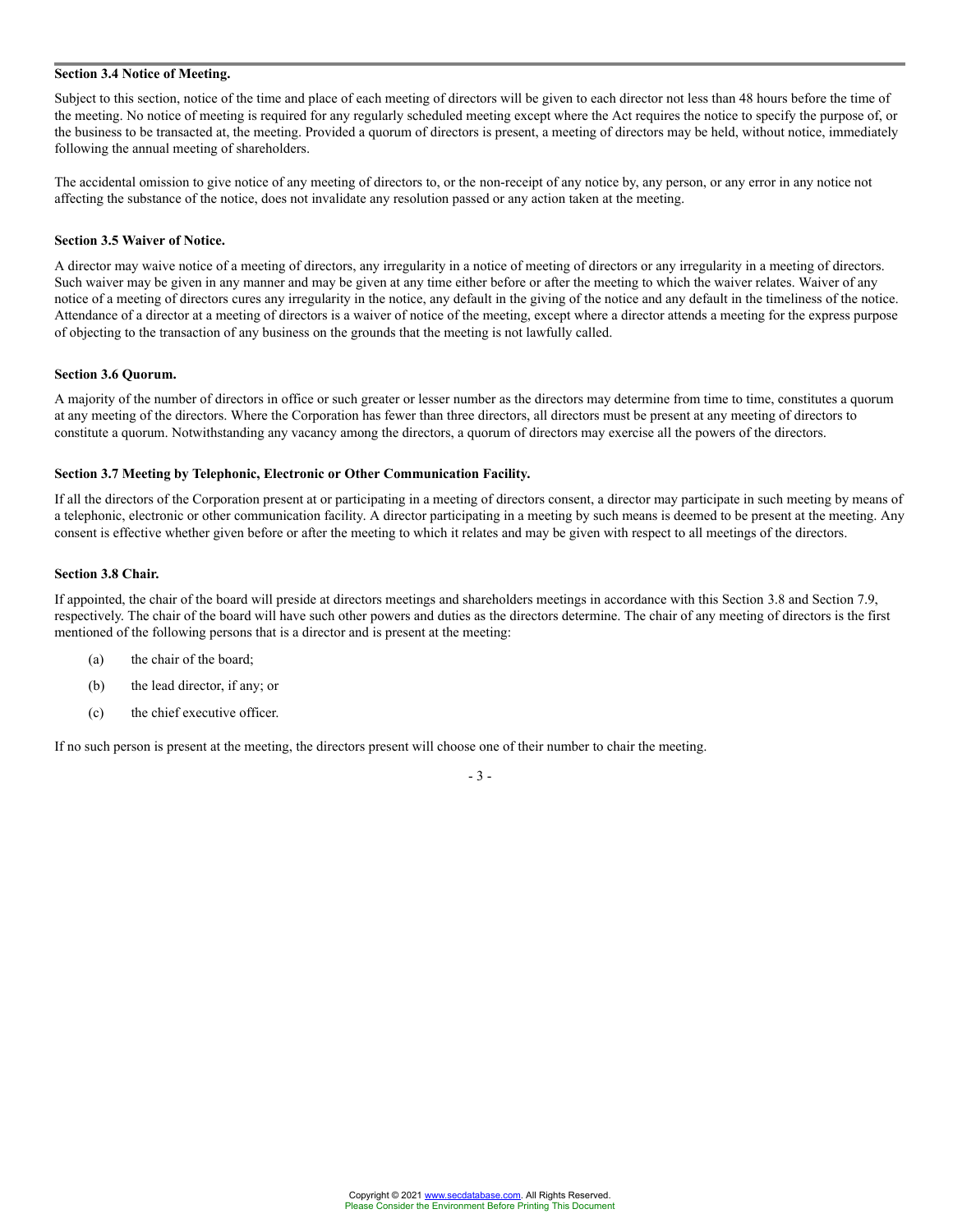### **Section 3.9 Secretary.**

The corporate secretary, if any, will act as secretary at meetings of directors. If a corporate secretary has not been appointed or the corporate secretary is absent, the chair of the meeting will appoint a person, who need not be a director, to act as secretary of the meeting.

#### **Section 3.10 Votes to Govern.**

At all meetings of directors, every question will be decided by a majority of the votes cast. In case of an equality of votes, the chair of the meeting is not entitled to a second or casting vote.

#### **Section 3.11 Remuneration and Expenses.**

The directors may determine from time to time the remuneration, if any, to be paid to a director for his or her services as a director. The directors are also entitled to be reimbursed for travelling and other out-of-pocket expenses properly incurred by them in attending directors meetings, committee meetings and shareholders meetings and in the performance of other duties of directors of the Corporation. The directors may also award additional remuneration to any director undertaking special services on the Corporation's behalf beyond the services ordinarily required of a director by the Corporation.

A director may be employed by or provide services to the Corporation otherwise than as a director. Such a director may receive remuneration for such employment or services in addition to any remuneration paid to the director for his or her services as a director.

# **ARTICLE 4 COMMITTEES**

#### **Section 4.1 Committees of Directors.**

The directors may appoint from their number one or more committees and delegate to such committees any of the powers of the directors except those powers that, under the Act, a committee of directors has no authority to exercise.

#### **Section 4.2 Proceedings.**

Meetings of committees of directors may be held at any place in or outside Canada. At all meetings of committees, every question will be decided by a majority of the votes cast on the question. Unless otherwise determined by the directors, each committee of directors may make, amend or repeal rules and procedures to regulate its meetings including: (i) fixing its quorum, provided that quorum may not be less than a majority of its members; (ii) procedures for calling meetings; (iii) requirements for providing notice of meetings; and (iv) selecting a chair for a meeting.

Subject to a committee of directors establishing rules and procedures to regulate its meetings, Section 3.1 to Section 3.11 inclusive apply to committees of directors, with such changes as are necessary.

# **ARTICLE 5 OFFICERS**

#### **Section 5.1 Appointment of Officers.**

The directors may appoint such officers of the Corporation as they deem appropriate from time to time. The officers may include any of a chair of the board, a chief executive officer, a president, one or more vice-presidents, a chief financial officer, a chief commercial officer, a chief technical officer, a general counsel, a corporate secretary and a treasurer and one or more assistants to any of the appointed officers. No person may be the chair of the board unless that person is a director.

#### $-4-$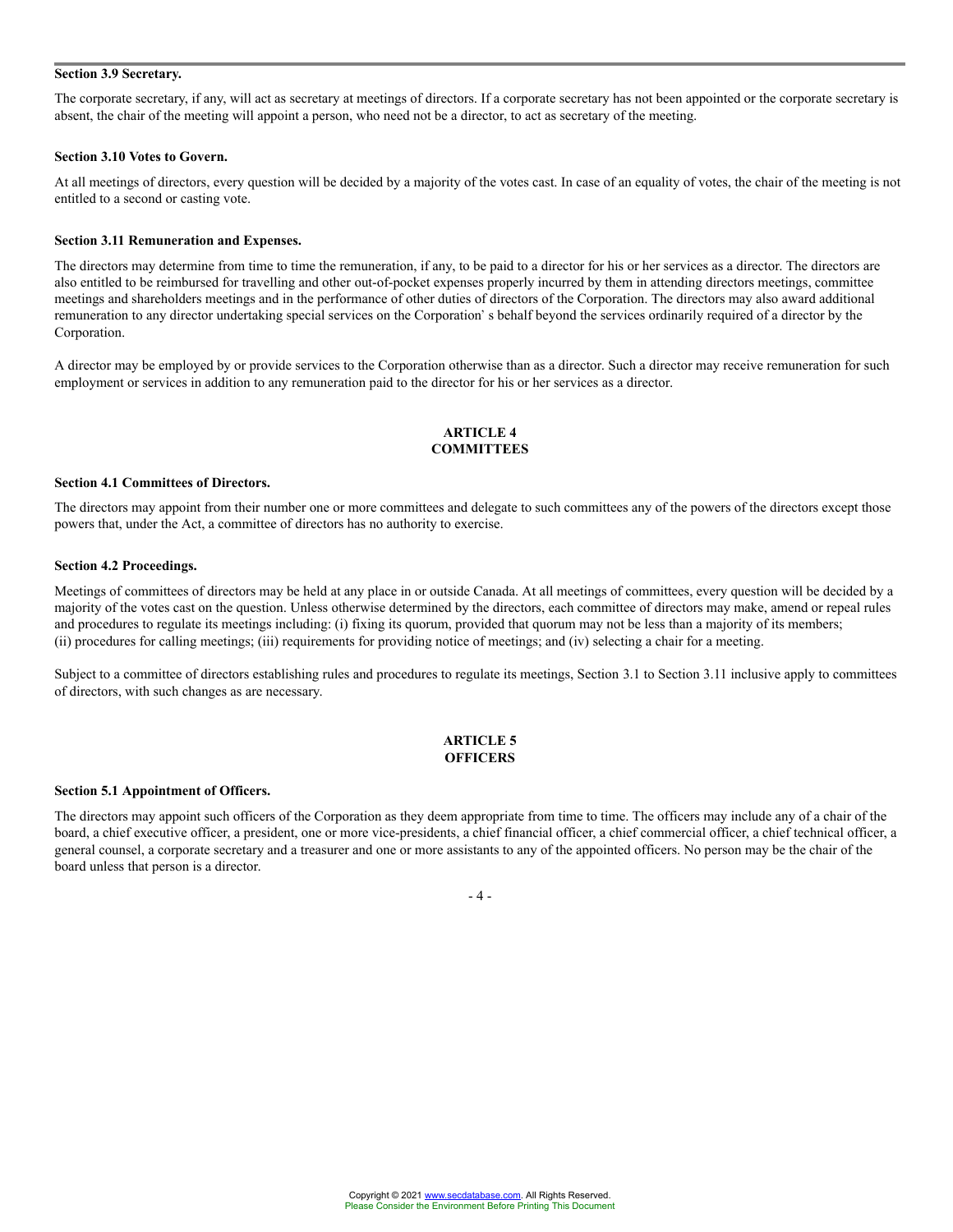# **Section 5.2 Powers and Duties.**

Unless the directors determine otherwise, an officer has all powers and authority that are incident to his or her office. An officer will have such other powers, authority, functions and duties that are prescribed or delegated, from time to time, by the directors, or by other officers if authorized to do so by the directors. The directors or authorized officers may, from time to time, vary, add to or limit the powers and duties of any officer.

#### **Section 5.3 Chief Executive Officer.**

If appointed, the chief executive officer of the Corporation will have general powers and duties of supervision of the business and affairs of the Corporation. The chief executive officer will have such other powers and duties as the directors determine. Subject to Section 3.9 and Section 7.9, during the absence or disability of the corporate secretary or the treasurer, or if no corporate secretary or treasurer has been appointed, the chief executive officer will also have the powers and duties of the office of corporate secretary and treasurer, as the case may be.

#### **Section 5.4 President.**

If appointed, the president of the Corporation will have such other powers and duties as the directors determine.

#### **Section 5.5 Corporate Secretary.**

If appointed, the corporate secretary will have the following powers and duties: (i) the corporate secretary will give or cause to be given, as and when instructed, notices required to be given to shareholders, directors, officers, auditors and members of committees of directors; (ii) the corporate secretary may attend at and be the secretary of meetings of directors, shareholders, and committees of directors and will have the minutes of all proceedings at such meetings entered in the books and records kept for that purpose; and (iii) the corporate secretary will be the custodian of any corporate seal of the Corporation and the books, papers, records, documents, and instruments belonging to the Corporation, except when another officer or agent has been appointed for that purpose. The corporate secretary will have such other powers and duties as the directors or the chief executive officer determine.

# **Section 5.6 Treasurer.**

If appointed, the treasurer of the Corporation will have the following powers and duties: (i) the treasurer will ensure that the Corporation prepares and maintains adequate accounting records in compliance with the Act; (ii) the treasurer will also be responsible for the deposit of money, the safekeeping of securities and the disbursement of the funds of the Corporation; and (iii) at the request of the directors, the treasurer will render an account of the Corporation's financial transactions and of the financial position of the Corporation. The treasurer will have such other powers and duties as the directors or the chief executive officer of the Corporation determine.

#### **Section 5.7 Removal of Officers.**

The directors may remove an officer from office at any time, with or without cause. Such removal is without prejudice to the officer' s rights under any employment contract with the Corporation.

#### **ARTICLE 6 PROTECTION OF DIRECTORS, OFFICERS AND OTHERS**

#### **Section 6.1 Limitation of Liability.**

Subject to the Act and other applicable law, no director or officer is liable for: (i) the acts, omissions, receipts, failures, neglects or defaults of any other director, officer or employee; (ii) joining in any receipt or other act for conformity; (iii) any loss, damage or expense happening to the Corporation through the insufficiency or deficiency of title to any property acquired for or on behalf of the Corporation; (iv) the insufficiency or

# - 5 -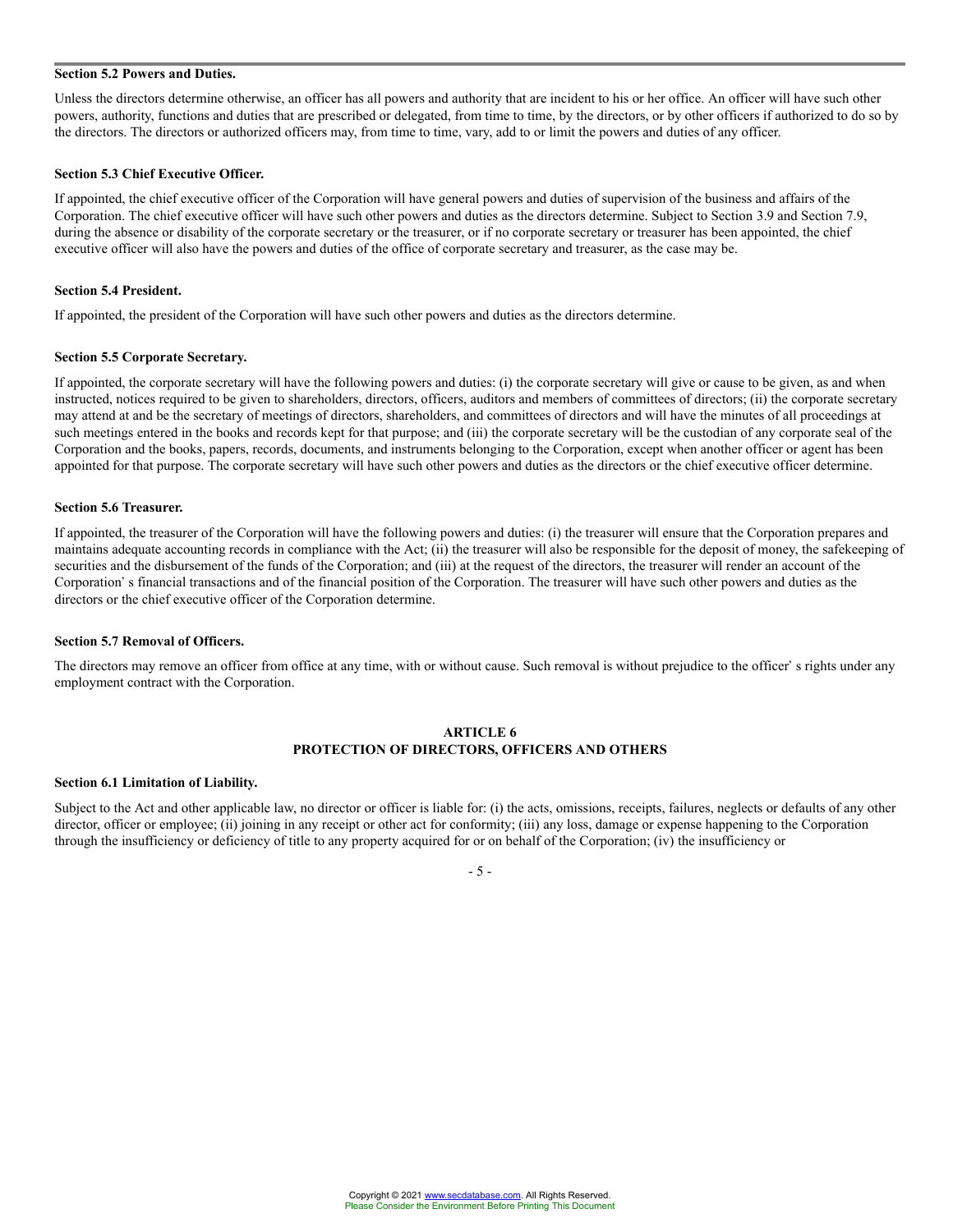deficiency of any security in or upon which any of the monies of the Corporation are invested; (v) any loss or damage arising from the bankruptcy, insolvency or tortious acts of any person with whom any of the monies, securities or effects of the Corporation are deposited; or (vi) any loss occasioned by any error of judgment or oversight on his or her part, or for any other loss, damage or misfortune whatever which occurs in the execution of the duties of his or her office or in relation to his or her office.

#### **Section 6.2 Indemnity.**

The Corporation will indemnify to the fullest extent permitted by the Act (i) any director or officer of the Corporation; (ii) any former director or officer of the Corporation; (iii) any individual who acts or acted at the Corporation's request as a director or officer, or in a similar capacity, of another entity; and (iv) their respective heirs and legal representatives. The Corporation is authorized to execute agreements in favour of any of the foregoing persons evidencing the terms of the indemnity. Nothing in this by-law limits the right of any person entitled to indemnity to claim indemnity apart from the provisions of this by-law.

#### **Section 6.3 Insurance.**

The Corporation may purchase and maintain insurance for the benefit of any person referred to in Section 6.2 against such liabilities and in such amounts as the directors may determine and as are permitted by the Act.

#### **ARTICLE 7 SHAREHOLDERS**

#### **Section 7.1 Calling Annual and Special Meetings.**

The board of directors (by way of a resolution passed at a meeting where there is a quorum of directors or by way of written resolution signed by all directors entitled to vote thereon) have the power to call annual meetings of shareholders and special meetings of shareholders. Each of the chair of the board, the president, and the chief executive officer may also call meetings of shareholders provided that the business to be transacted at such meeting has been approved by the board of directors. Annual meetings of shareholders and special meetings of shareholders will be held on the date and at the time and place in or outside Ontario as the person(s) calling the meeting determine.

#### **Section 7.2 Electronic Meetings.**

Meetings of shareholders may be held by telephonic or electronic means. A shareholder who, through those means, votes at the meeting or establishes a communications link to the meeting is deemed for the purposes of the Act to be present at the meeting. The directors may establish procedures regarding the holding of meetings of shareholders by such means.

### **Section 7.3 Notice of Meetings.**

The time period to provide notice of the time and place of a meeting of shareholders is not less than twenty-one (21) days and not more than fifty (50) days before the meeting.

The accidental omission to give notice of any meeting of shareholders to, or the non-receipt of any notice by, any person, or any error in any notice not affecting the substance of the notice, does not invalidate any resolution passed or any action taken at the meeting.

- 6 -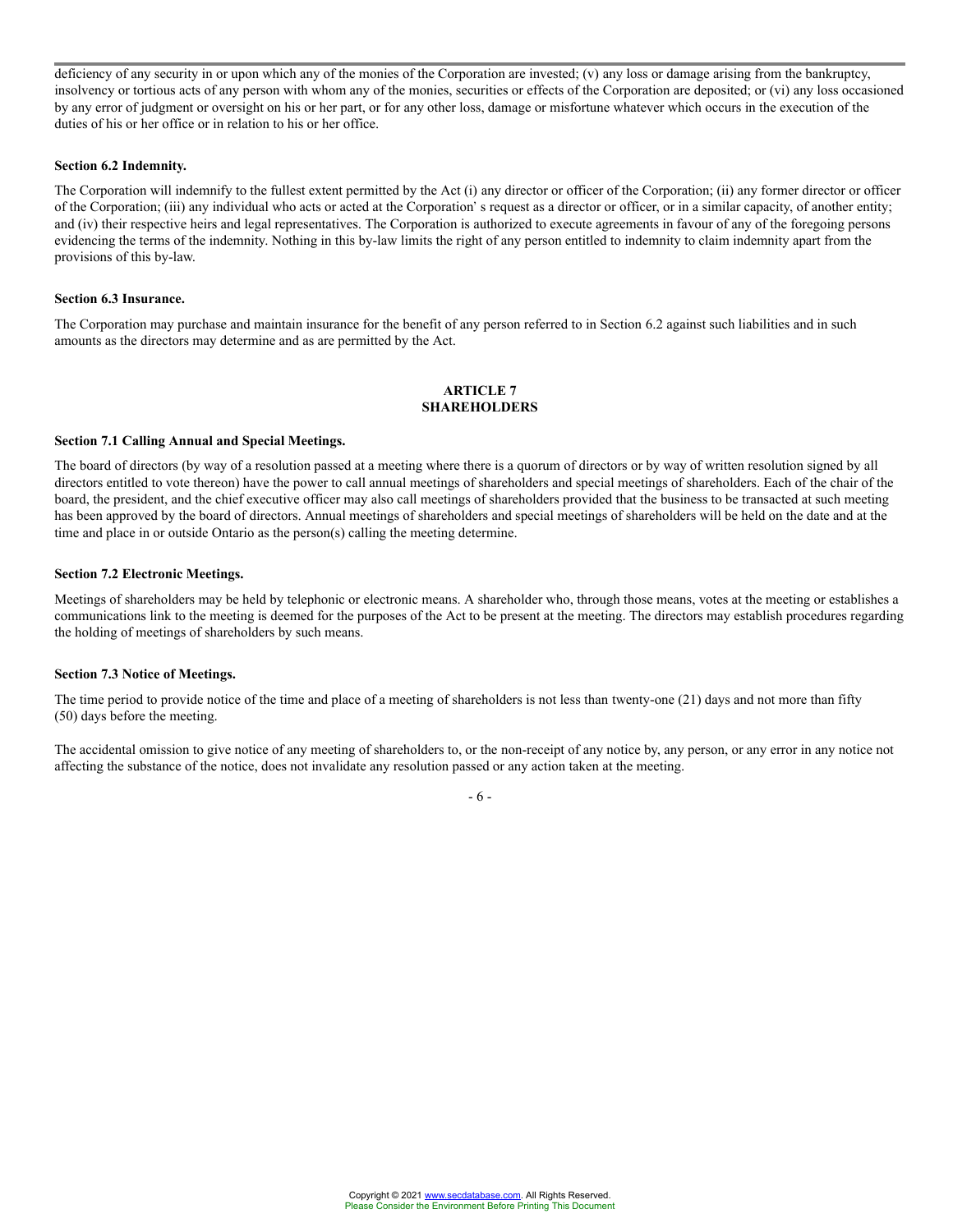# **Section 7.4 Waiver of Notice.**

A shareholder, a proxyholder, a director or the auditor of the Corporation and any other person entitled to attend a meeting of shareholders may waive notice of a meeting of shareholders, any irregularity in a notice of meeting of shareholders or any irregularity in a meeting of shareholders. Such waiver may be waived in any manner and may be given at any time either before or after the meeting to which the waiver relates. Waiver of any notice of a meeting of shareholders cures any irregularity in the notice, any default in the giving of the notice and any default in the timeliness of the notice.

## **Section 7.5 Representatives.**

A representative of a shareholder that is a body corporate or an association will be recognized if (i) a certified copy of the resolution of the directors or governing body of the body corporate or association, or a certified copy of an extract from the by-laws of the body corporate or association, authorizing the representative to represent the body corporate or association is deposited with the Corporation; or (ii) the authorization of the representative is established in another manner that is satisfactory to the corporate secretary or the chair of the meeting.

#### **Section 7.6 Persons Entitled to be Present.**

The only persons entitled to be present at a meeting of shareholders are those persons entitled to vote at the meeting, the directors, the officers, the auditor of the Corporation and others who, although not entitled to vote, are entitled or required under any provision of the Act or the articles or by-laws to be present at the meeting. Any other person may be admitted with the consent of the chair of the meeting.

#### **Section 7.7 Quorum.**

A quorum of shareholders is present at a meeting of shareholders if the holders of not less than 33 1/3% of the shares entitled to vote at the meeting are present in person or represented by proxy, irrespective of the number of persons actually present at the meeting.

#### **Section 7.8 Proxies.**

A proxy will comply with the applicable requirements of the Act and other applicable law and will be in such form as the directors may approve from time to time or such other form as may be acceptable to the chair of the meeting at which the instrument of proxy is to be used. A proxy will be acted on only if it is deposited with the Corporation or its agent prior to the time specified in the notice calling the meeting at which the proxy is to be used.

#### **Section 7.9 Chair, Secretary and Scrutineers.**

The directors may, at any time prior to the time appointed for a meeting of shareholders to commence, appoint any person to act as chair of the meeting or, if the directors do not make such appointment, the chair of the board, if any, will preside as chair of the meeting of shareholders. If there is no chair of the board, or if the chair of the board is not present within thirty minutes after the time appointed for the meeting to commence, or is unwilling to act, the directors present will elect one of director to be chair of the meeting of shareholders.

If no director is present at the meeting, the persons present who are entitled to vote at the meeting will choose a shareholder who is present to chair the meeting.

The corporate secretary, if any, will act as secretary at meetings of shareholders. If a corporate secretary has not been appointed or the corporate secretary is absent, the chair of the meeting will appoint a person, who need not be a shareholder, to act as secretary of the meeting.

- 7 -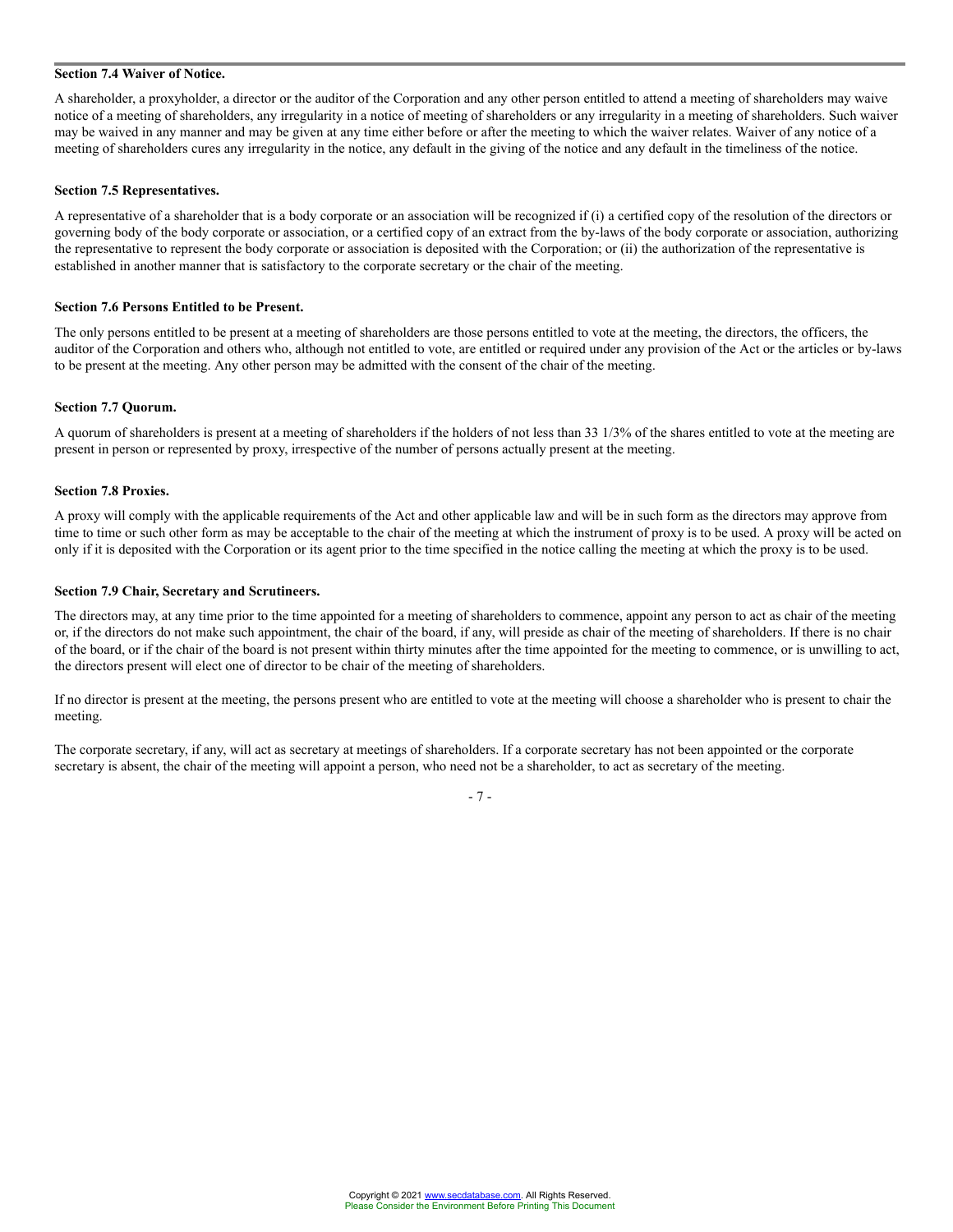If desired, the chair of the meeting may appoint one or more persons, who need not be shareholders, to act as scrutineers at any meeting of shareholders. The scrutineers will assist in determining the number of shares held by persons entitled to vote who are present at the meeting and the existence of a quorum. The scrutineers will also receive, count and tabulate ballots and assist in determining the result of a vote by ballot, and do such acts as are necessary to conduct the vote in an equitable manner. The decision of a majority of the scrutineers will be conclusive and binding upon the meeting and a declaration or certificate of the scrutineers will be conclusive evidence of the facts declared or stated in it.

#### **Section 7.10 Procedure.**

The chair of a meeting of shareholders will conduct the meeting and determine the procedure to be followed at the meeting. The chair's decision on all matters or things, including any questions regarding the validity or invalidity of a form of proxy or other instrument appointing a proxy, is conclusive and binding upon the meeting of shareholders.

# **Section 7.11 Manner of Voting.**

Subject to the Act and other applicable law, any question at a meeting of shareholders will be decided by a show of hands, unless a ballot on the question is required or demanded. Subject to the Act and other applicable law, the chair of the meeting may require a ballot or any person who is present and entitled to vote may demand a ballot on any question at a meeting of shareholders. The requirement or demand for a ballot may be made either before or after any vote on the question by a show of hands. A ballot will be taken in the manner the chair of the meeting directs. A requirement or demand for a ballot may be withdrawn at any time prior to the taking of the ballot. The result of such ballot will be the decision of the shareholders upon the question.

In the case of a vote by a show of hands, each person present who is entitled to vote has one vote. If a ballot is taken, each person present who is entitled to vote is entitled to the number of votes that are attached to the shares which such person is entitled to vote at the meeting.

#### **Section 7.12 Votes to Govern.**

Any question at a meeting of shareholders will be decided by a majority of the votes cast on the question unless the articles, the by-laws, the Act or other applicable law requires otherwise. In case of an equality of votes either when the vote is by a show of hands or when the vote is by a ballot, the chair of the meeting is not entitled to a second or casting vote.

#### **Section 7.13 Adjournment.**

The chair of any meeting of shareholders may adjourn the meeting from time to time and place to place, subject to such conditions as the chair may decide. Any adjourned meeting is duly constituted if held in accordance with the terms of the adjournment and a quorum is present at the adjourned meeting. No business will be transacted at any adjourned meeting other than the business left unfinished at the meeting from which the adjournment took place.

# **ARTICLE 8 ADVANCE NOTICE**

# **Section 8.1 Nomination of Directors.**

Subject only to the Act, Section 8.6, Applicable Securities Laws and the articles of the Corporation, only persons who are nominated in accordance with the procedures set out in this Section 8.1 will be eligible for election as directors to the board of the Corporation. Nominations of persons for election to the board may be made for any annual meeting of shareholders, or for any special meeting of shareholders if one of the purposes for which the special meeting was called was the election of directors:

(a) by or at the direction of the board or an authorized officer of the Corporation, including pursuant to a notice of meeting;

# $- 8 -$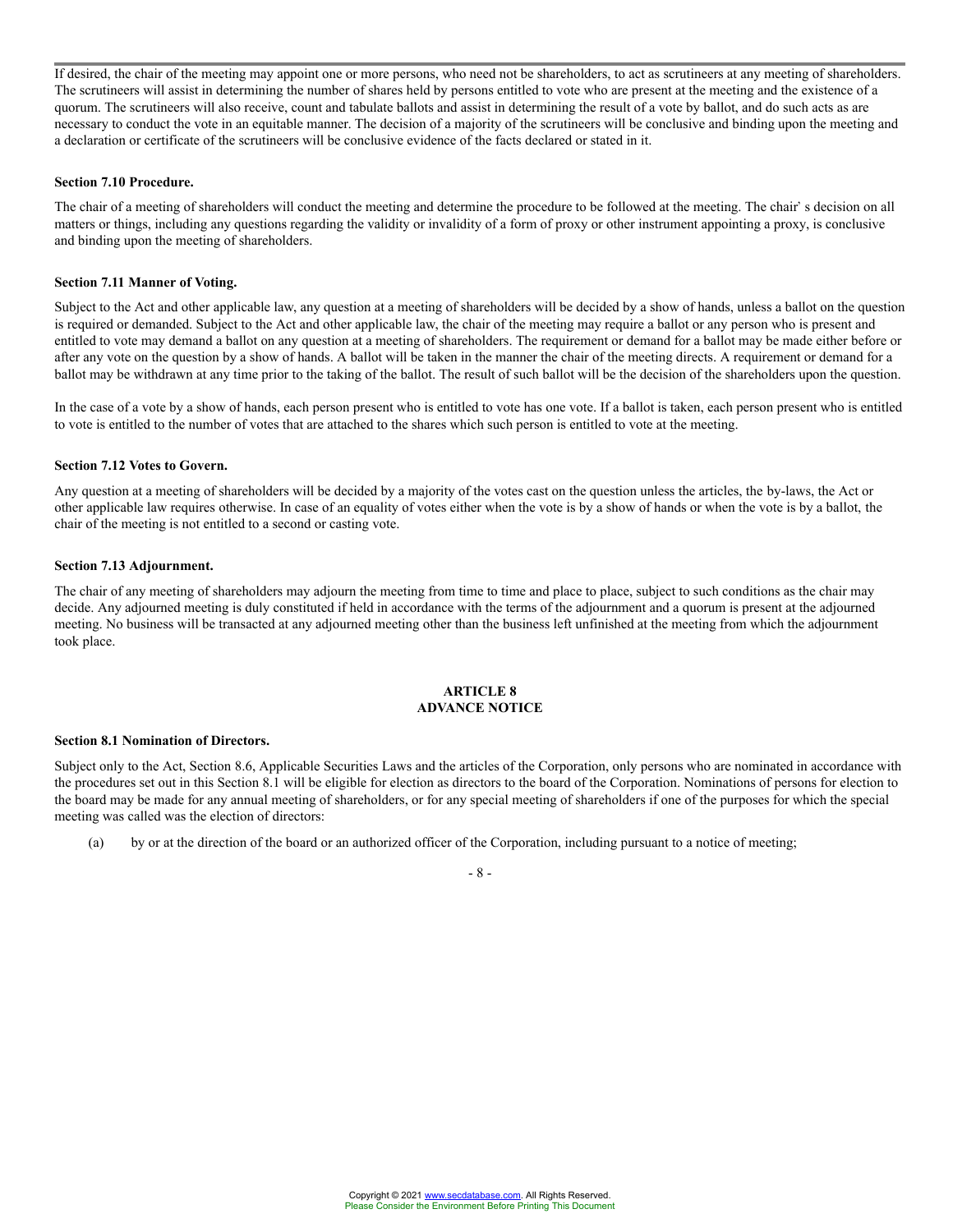- (b) by or at the direction or request of one or more shareholders pursuant to a requisition of shareholders made in accordance with the provisions of the Act or a requisition of the shareholders made in accordance with the provisions of the Act; or
- (c) by any person (a "**Nominating Shareholder**"):
	- (i) who, at the close of business on the date of the giving of the notice provided for in Section 8.3 below and on the record date for notice of such meeting, is entered in the Corporation's securities register as a holder of one or more shares carrying the right to vote at such meeting or who beneficially owns shares that are entitled to be voted at such meeting; and
	- (ii) who complies with the notice procedures set forth in this Article 8.

### **Section 8.2 Timely Notice.**

Subject to any nomination rights that may be granted by the board from time to time, the procedures set out in this Article 8 will be the exclusive means for any person to bring nominations for election to the board before any annual or special meeting of shareholders of the Corporation. In addition to any other applicable requirements, for a nomination to be made by a Nominating Shareholder, such person must have given timely notice thereof (in accordance with Section 8.3 below) in proper written form to the board (in accordance with Section 8.4 below). Notwithstanding any other provision of the by-laws of the Corporation, notice given to the corporate secretary of the Corporation pursuant to this By-law may only be given by personal delivery, facsimile transmission or by email (at such email address as stipulated from time to time by the Secretary of the Corporation for purposes of this notice), and will be deemed to have been given and made only at the time it is served by personal delivery, email (at the address as aforesaid) or sent by facsimile transmission (provided that receipt of confirmation of such transmission has been received) to the Secretary at the address of the principal executive offices of the Corporation; provided that if such delivery or electronic communication is made on a day which is not a Business Day or later than 5:00 p.m. (Eastern Time) on a day which is a Business Day, then such delivery or electronic communication will be deemed to have been made on the subsequent day that is a Business Day.

# **Section 8.3 Manner of Timely Notice.**

To be timely, a Nominating Shareholder's notice to the board must be made:

- (a) in the case of an annual meeting of shareholders, not less than 30 days nor more than 65 days prior to the date of the annual meeting of shareholders; provided, however, that in the event that the annual meeting of shareholders is to be held on a date that is less than 50 days after the date (the "Notice Date") that is the earlier of the date that a notice of meeting is filed for such meeting and the date on which the first public announcement of the date of the annual meeting was made, notice by the Nominating Shareholder may be made not later than the close of business on the 10th day following the Notice Date; and
- (b) in the case of a special meeting (which is not also an annual meeting) of shareholders called for the purpose of electing directors of the Corporation (whether or not called for such purposes), not later than the close of business on the 15th day following the day that is the earlier of the date that a notice of meeting is filed for such meeting and the date on which the first public announcement of the date of the special meeting of shareholders was made.

In no event will any adjournment or postponement of a meeting of shareholders or the announcement thereof commence a new time period for the giving of a Nominating Shareholder's notice as described in Section 8.3(a) or Section 8.3(b), as applicable.

- 9 -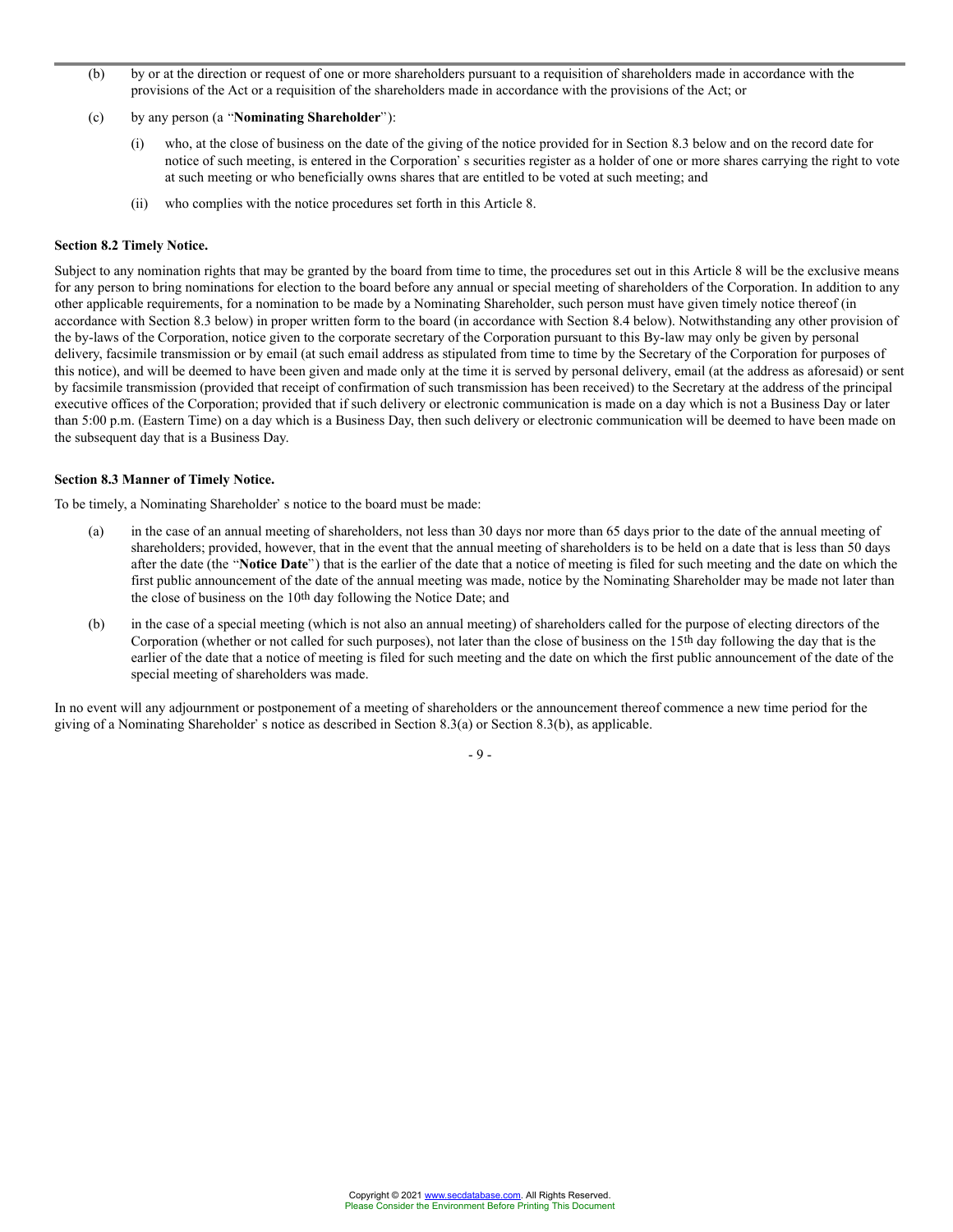#### **Section 8.4 Proper Form of Notice.**

To be in proper written form, a Nominating Shareholder' s notice to the board must set forth:

- (a) as to each person whom the Nominating Shareholder proposes to nominate for election as a director (a "**Proposed Nominee**"):
	- (i) the name, age, business address and residential address of the person;
	- (ii) the principal occupation or employment of the person for the past five years;
	- (iii) the status of the person as a "resident Canadian" (as such term is defined in the Act);
	- (iv) a written consent of the Proposed Nominee to act as a director of the Corporation in the form provided by the corporate secretary of the Corporation;
	- (v) the designation and number or principal amount of securities of the Corporation which are, directly or indirectly, controlled or directed or which are owned beneficially or of record by the Proposed Nominee or his or her associates or affiliates as of the record date for the meeting of shareholders (if such date has been made publicly available and has occurred) and as of the date of such notice;
	- (vi) full particulars regarding any contract, agreement, arrangement, understanding or relationship (collectively, "**Arrangements**"), including financial, compensation and indemnity related Arrangements, between the Proposed Nominee or any associate or affiliate of the Proposed Nominee and any Nominating Shareholder or any of its Representatives; and
	- (vii) any other information relating to the person that would be required to be disclosed in a dissident's proxy circular in connection with solicitations of proxies for election of directors pursuant to the Act and Applicable Securities Laws; and
- (b) as to the Nominating Shareholder giving the notice:
	- (i) the name, age, business address and, if applicable, residential address of such Nominating Shareholder;
	- (ii) the designation and number or principal amount of securities of the Corporation which are, directly or indirectly, controlled or which are owned beneficially or of record by such Nominating Shareholder, such beneficial owner, if any, or any of their respective Representatives and the date or dates on which such securities were acquired;
	- (iii) full particulars of any option, warrant, convertible security, stock appreciation right, or similar right with an exercise or conversion privilege or a settlement payment or mechanism at a price related to any class or series of shares of the Corporation or with a value derived in whole or in part from the value of any class or series of shares of the Corporation, or any derivative or synthetic arrangement having the characteristics of a long position in any class or series of shares of the Corporation, or any contract, derivative, swap or other transaction or series of transactions designed to produce economic benefits and risks that correspond substantially to the ownership of any class or series of shares of the Corporation, including, without limitation, due to the fact that the value of such contract, derivative, swap or other transaction or series of transactions is determined by reference to the price, value or volatility of any class or series of shares of the Corporation, whether or not such instrument, contract or right will be subject to settlement in the underlying class or series of shares of the Corporation, through the delivery of cash or other property, or otherwise, and without regard to whether the shareholder of record, the beneficial owner, if any, or any of their respective Representatives, may have entered into transactions that hedge or mitigate the economic effect of such instrument, contract or right, or any other direct or indirect opportunity to profit or share in any profit derived from any increase or decrease in the value of any class or series of shares of the Corporation (any of the foregoing, a "Derivative Instrument") directly or indirectly owned beneficially or of record by such Nominating Shareholder, the beneficial owner, if any, or any of their respective Representatives;

- 10 -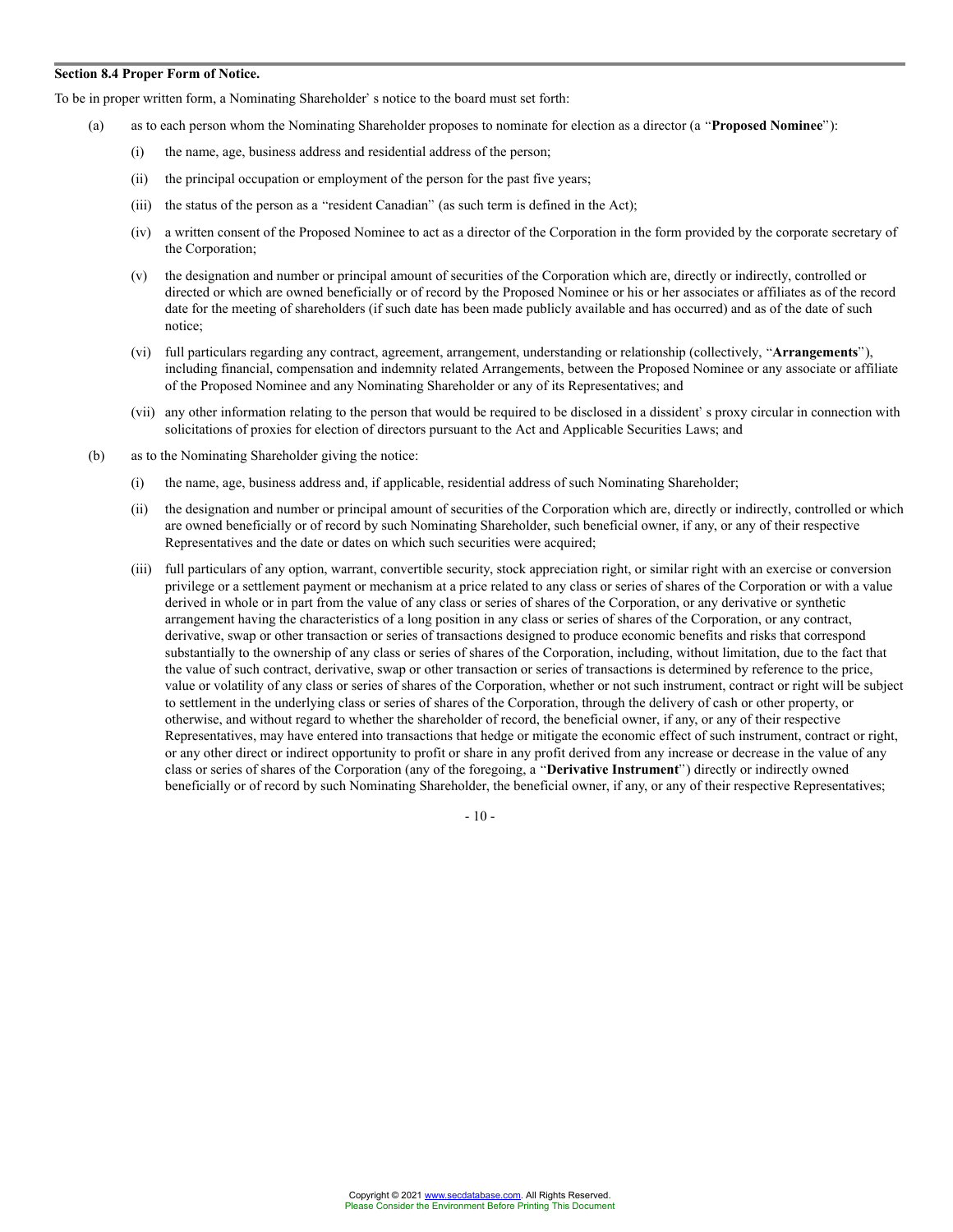- (iv) full particulars of any proxy, contract, arrangement, understanding, or relationship pursuant to which any such Nominating Shareholder, beneficial owner, if any, or any of their respective Representatives has a right to vote, or direct the voting of, any class or series of shares of the Corporation or otherwise relating to the voting of any securities of the Corporation or the nomination of any person to the board;
- (v) full particulars of any agreement, arrangement, understanding, relationship or otherwise, including, without limitation, any repurchase or similar so-called "stock borrowing" agreement or arrangement, involving such Nominating Shareholder, beneficial owner, if any, or any of their respective Representatives directly or indirectly, the purpose or effect of which is to mitigate loss to, reduce the economic risk (of ownership or otherwise) of any class or series of shares of the Corporation by, manage the risk of share price changes for, or increase or decrease the voting power of, such Nominating Shareholder, beneficial owner, if any, or any of their respective Representatives with respect to any class or series of the shares of the Corporation, or which provides, directly or indirectly, the opportunity to profit or share in any profit derived from any decrease in the price or value of any class or series of the shares of the Corporation (any of the foregoing, a "**Short Interest**");
- (vi) full particulars of any rights to dividends with respect to any class or series of shares of the Corporation owned beneficially by such Nominating Shareholder, beneficial owner, if any, or any of their respective Representatives that are separated or separable from the underlying shares of the Corporation;
- (vii) full particulars of any proportionate interest in any class or series of shares of the Corporation or any Derivative Instrument held, directly or indirectly, by a general or limited partnership in which any such Nominating Shareholder, beneficial owner, if any, or any of their respective Representatives is a general partner or, directly or indirectly, beneficially owns an interest in a general partner of such general or limited partnership;
- (viii) full particulars of any performance-related fees (other than an asset-based fee) to which any such Nominating Shareholder or beneficial owner, if any, is entitled based on any increase or decrease in the value of any class or series of shares of the Corporation or any Derivative Instrument, including, without limitation, any such fee, to which the respective Representatives of the Nominating Shareholder or beneficial owner, if any, is entitled;
- (ix) full particulars of any direct or indirect interest, including, without limitation, equity interests or any Derivative Instrument or Short Interest, in any principal competitor of the Corporation held by such Nominating Shareholder, beneficial owner, if any, or any of their respective Representatives;
- (x) full particulars of any direct or indirect interest of such Nominating Shareholder, beneficial owner, if any, or any of their respective Representatives in any contract, arrangement, understanding or relationship with the Corporation, any affiliate of the Corporation, any of the directors or officers of the Corporation or any of its affiliates, or with the Nominating Shareholder, such beneficial owner, if any, or any of their respective Representatives, or with any competitor or material supplier of the Corporation (including, without limitation, in any such case, any employment agreement, collective bargaining agreement or consulting agreement;
- (xi) a representation that the Nominating Shareholder is a holder of record of securities of the Corporation, or a beneficial owner, entitled to vote at such meeting and intends to appear in person or by proxy at the applicable shareholders meeting to propose such nomination;
- (xii) a representation of whether either such Nominating Shareholder or beneficial owner, if any, alone or acting jointly or in concert with others, intends to deliver a proxy circular and/or form of proxy to any shareholder of the Corporation in connection with such nomination or otherwise solicit or participate in the solicitation of proxies from shareholders of the Corporation in support of the nomination; and

- 11 -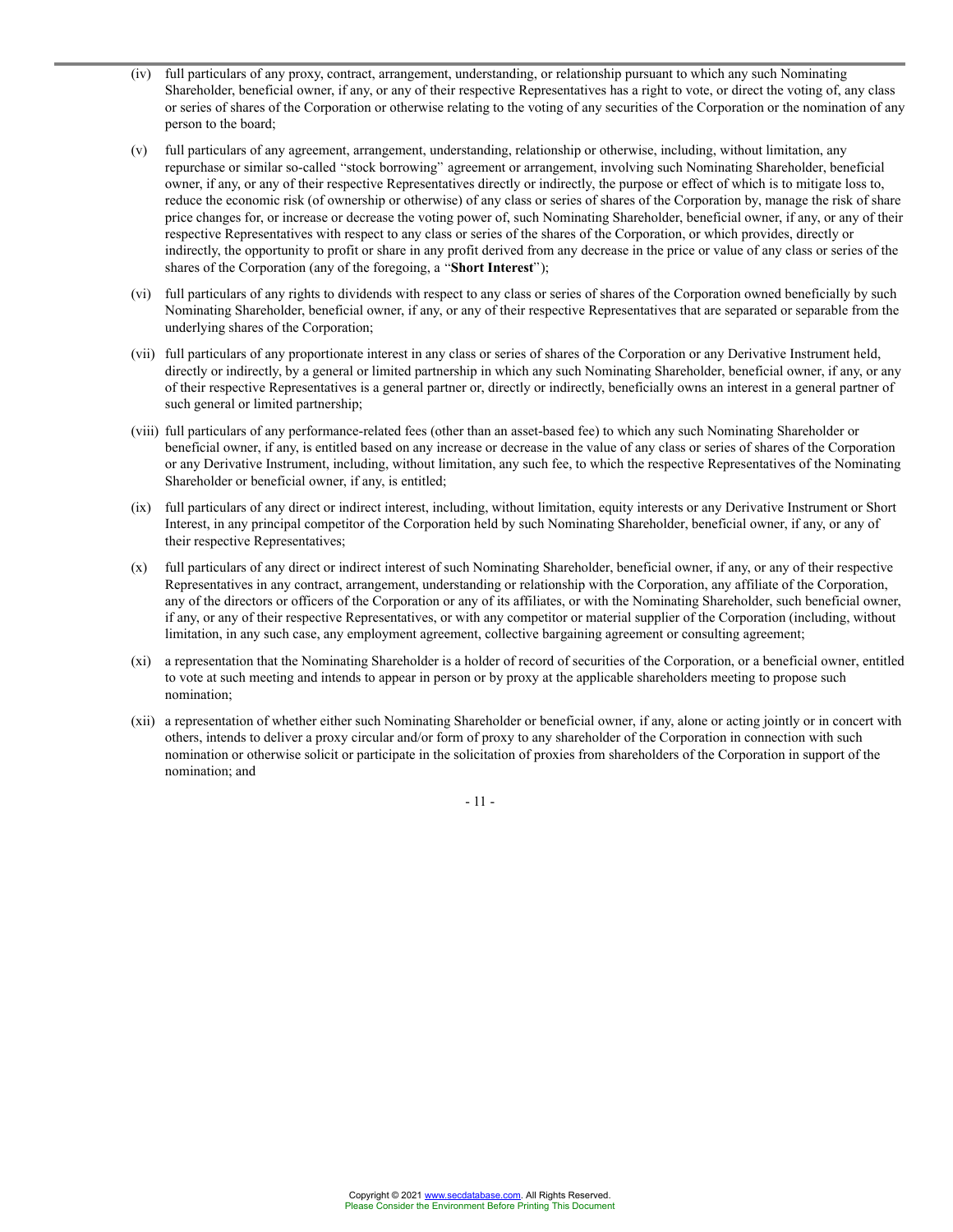(xiii) any other information relating to such Nominating Shareholder that would be required to be made in a dissident's proxy circular in connection with solicitations of proxies for election of directors pursuant to Applicable Securities Laws.

The Corporation may require any Proposed Nominee to furnish such other information as may reasonably be required by the Corporation to determine the eligibility of such Proposed Nominee to serve as an independent director, that would be required by any stock exchange on which the Corporation's securities are then listed or that could be material to a reasonable shareholder' s understanding of the independence, or lack thereof, of such Proposed Nominee.

All information to be provided in a timely notice pursuant to Section 8.3 above will be provided as of the record date for determining shareholders entitled to vote at the meeting (if such date has been publicly announced) and as of the date of such notice. The Nominating Shareholder will update such information forthwith if there are any material changes in the information previously disclosed so that the information provided or required to be provided in such notice will be true and correct as of the date that is ten days prior to the date of the meeting, or any adjournment or postponement thereof.

### **Section 8.5 Determination of Eligibility; Attendance at the Meeting; No Obligation to Disclose.**

Subject to Section 8.6, no person will be eligible for election as a director of the Corporation unless such person has been nominated in accordance with the provisions of this Article 8; provided, however, that nothing in this Article 8 will be deemed to preclude discussion by a shareholder (as distinct from the nomination of directors) at a meeting of shareholders of any matter in respect of which such shareholder would have been entitled to submit a proposal pursuant to the Act. The chair of the meeting will have the power and duty to determine whether a nomination was made in accordance with the procedures set forth in the foregoing provisions and, if any proposed nomination is not in compliance with such foregoing provisions, to declare that such defective nomination will be disregarded. Notwithstanding any other provision of this By-law, if the Nominating Shareholder (or a qualified representative of the Nominating Shareholder) does not appear at the meeting of shareholders of the Corporation to present the nomination, such nomination will be disregarded, notwithstanding that proxies in respect of such nomination may have been received by the Corporation. Nothing in this By-law will obligate the Corporation or the board to include in any proxy statement or other shareholder communication distributed by or on behalf of the Corporation or the board any information with respect to any proposed nomination or any Nominating Shareholder or proposed nominee.

#### **Section 8.6 Waiver.**

Notwithstanding the foregoing, the board may, in its sole discretion, waive any requirement in this Article 8.

#### **Section 8.7 Terms.**

For the purposes of this Article 8:

"Applicable Securities Laws" means the applicable securities legislation of each relevant province and territory of Canada and the federal securities legislation of the United States, each as amended from time to time, the rules, regulations and forms made or promulgated under any such statute and the published national instruments, multilateral instruments, policies, bulletins and notices of the securities commission and similar regulatory authority of each province and territory of Canada;

"public announcement" means disclosure in a press release reported by a national news service in the United States or Canada, or in a document publicly filed by the Corporation under its profile on EDGAR at www.sec.gov/edgar/search-and-access or the System of Electronic Document Analysis and Retrieval at www.sedar.com, as applicable; and

- 12 -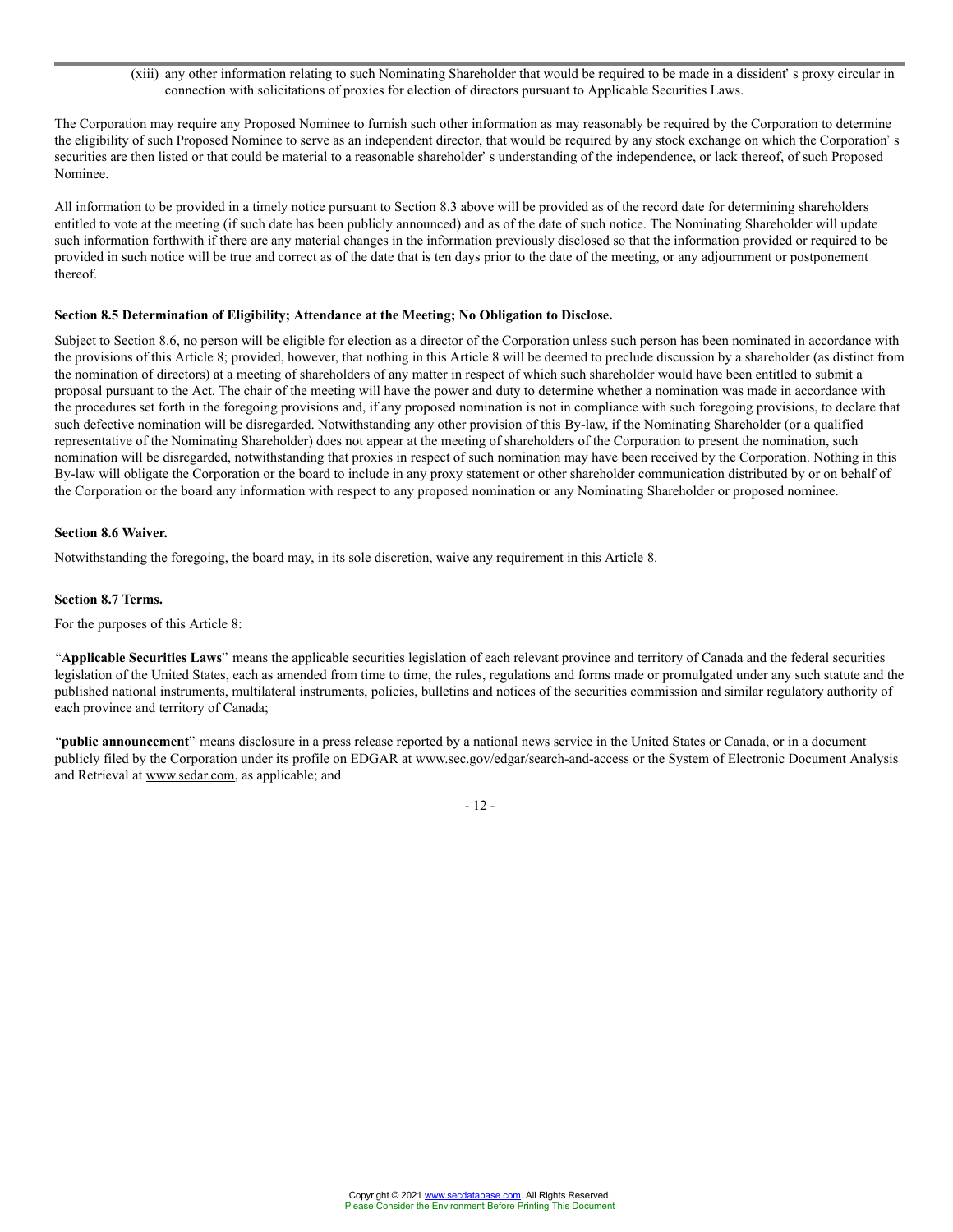"Representatives" of a person means the affiliates and associates of such person, all persons acting jointly or in concert with any of the foregoing, and the affiliates and associates of any of such persons acting jointly or in concert, and **Representative**" means anyone of them.

# **ARTICLE 9 SECURITIES**

#### **Section 9.1 Form of Security Certificates.**

Subject to the Act, security certificates, if required, will be in the form that the directors approve from time to time or that the Corporation adopts.

#### **Section 9.2 Transfer of Shares.**

Subject to the rules of any stock exchange on which the Corporation's shares are posted or listed for trading, no transfer of a security issued by the Corporation will be registered except upon (i) presentation of the security certificate representing the security with an endorsement which complies with the Act, together with such reasonable assurance that the endorsement is genuine and effective as the directors may require, (ii) payment of all applicable taxes and fees and (iii) compliance with the articles of the Corporation. If no security certificate has been issued by the Corporation in respect of a security issued by the Corporation, clause (i) above may be satisfied by presentation of a duly executed security transfer power, together with such reasonable assurance that the security transfer power is genuine and effective as the directors may require.

# **Section 9.3 Transfer Agents and Registrars.**

The Corporation may from time to time appoint one or more agents to maintain, for each class or series of securities issued by it in registered or other form, a central securities register and one or more branch securities registers. Such an agent may be designated as transfer agent or registrar according to their functions and one person may be designated both registrar and transfer agent. The Corporation may at any time terminate such appointment.

#### **ARTICLE 10 PAYMENTS**

#### **Section 10.1 Payments of Dividends and Other Distributions.**

Any dividend or other distribution payable in cash to shareholders will be paid by cheque or by electronic means or by such other method as the directors may determine. The payment will be made to or to the order of each registered holder of shares in respect of which the payment is to be made. Cheques will be sent to the registered holder' s recorded address, unless the holder otherwise directs. In the case of joint holders, the payment will be made to the order of all such joint holders and, if applicable, sent to them at their recorded address, unless such joint holders otherwise direct. The sending of the cheque or the sending of the payment by electronic means or the sending of the payment by a method determined by the directors in an amount equal to the dividend or other distribution to be paid less any tax that the Corporation is required to withhold will satisfy and discharge the liability for the payment, unless payment is not made upon presentation, if applicable.

#### **Section 10.2 Non-Receipt of Payment.**

In the event of non-receipt of any payment made as contemplated by Section 10.1 by the person to whom it is sent, the Corporation may issue re-payment to such person for a like amount. The directors may determine, whether generally or in any particular case, the terms on which any re-payment may be made, including terms as to indemnity, reimbursement of expenses, and evidence of non-receipt and of title.

- 13 -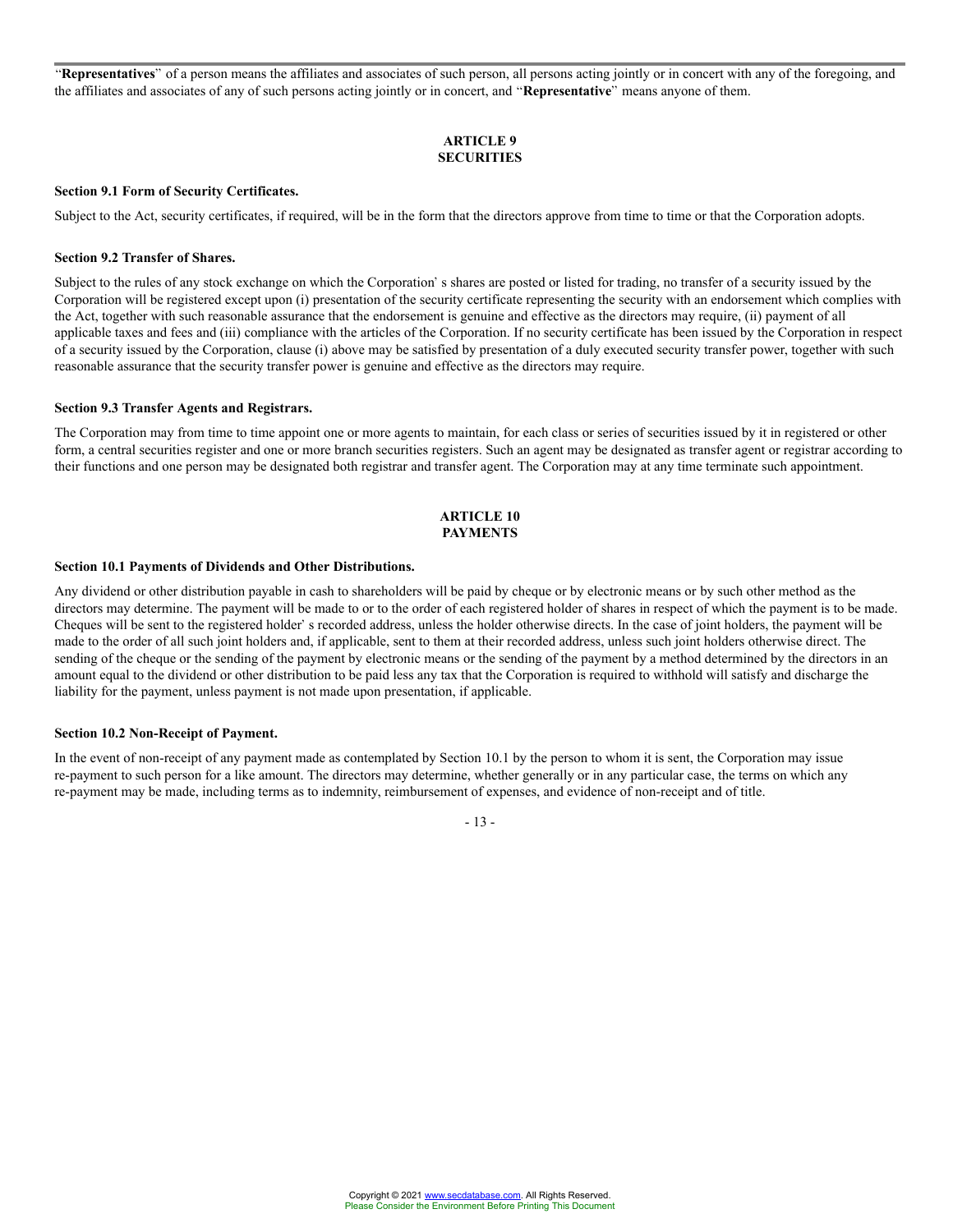#### **Section 10.3 Unclaimed Dividends.**

To the extent permitted by law, any dividend or other distribution that remains unclaimed after a period of six years. from the date on which the dividend has been declared to be payable is forfeited and will revert to the Corporation.

#### **ARTICLE 11 FORUM SELECTION**

#### **Section 11.1 Forum of Adjudication of Certain Disputes.**

Unless the Corporation consents in writing to the selection of an alternative forum, the Superior Court of Justice of the Province of Ontario, Canada and the appellate Courts therefrom, will, to the fullest extent permitted by law, be the sole and exclusive forum for: (i) any derivative action or proceeding brought on behalf of the Corporation; (ii) any action or proceeding asserting breach of fiduciary duty owed by any director, officer or other employee of the Corporation to the Corporation; (iii) any action or proceeding asserting a claim arising pursuant to any provision of the Act, or the Corporation's articles or by-laws (as the same may be amended from time to time); or (iv) any action or proceeding asserting a claim otherwise related to the Corporation's "affairs" (as such term is defined in the Act). If any action or proceeding the subject matter of which is within the scope of the preceding sentence is filed in a Court other than a Court located within the Province of Ontario (a "**Foreign Action**") in the name of any securityholder, such securityholder will be deemed to have consented to: (i) the personal jurisdiction of the provincial and federal Courts located within the Province of Ontario in connection with any action or proceeding brought in any such Court to enforce the preceding sentence; and (ii) having service of process made upon such securityholder in any such action or proceeding by service upon such securityholder's counsel in the Foreign Action as agent for such securityholder. For the avoidance of doubt, this Article 11 will not apply to any action brought to enforce a duty or liability created by the U.S. Securities Act of 1933, as amended, or the U.S. Securities Exchange Act of 1934, as amended. Unless the Corporation consents in writing to the selection of an alternative forum, the federal district courts of the United States of America will be the exclusive forum for the resolution of any complaint asserting a cause of action arising under the U.S. Securities Act of 1933, as amended. Any person or entity purchasing or otherwise acquiring any interest in any security of the Corporation will be deemed to have notice of and consented to the provisions of this Article 11.

# **ARTICLE 12 MISCELLANEOUS**

#### **Section 12.1 Notices.**

Any notice, communication or document required to be given, delivered or sent by the Corporation to any director, officer, shareholder or auditor is sufficiently given, delivered or sent if delivered personally, or if delivered to the person's recorded address, or if mailed to the person at the person's recorded address by prepaid mail, or if otherwise communicated by electronic means permitted by the Act. The directors may establish procedures to give, deliver or send a notice, communication or document to any director, officer, shareholder or auditor by any means of communication permitted by the Act or other applicable law. In addition, any notice, communication or document may be delivered by the Corporation in the form of an electronic document.

#### **Section 12.2 Notice to Joint Holders.**

If two or more persons are registered as joint holders of any security, any notice may be addressed to all such joint holders but notice addressed to one of them constitutes sufficient notice to all of them.

- 14 -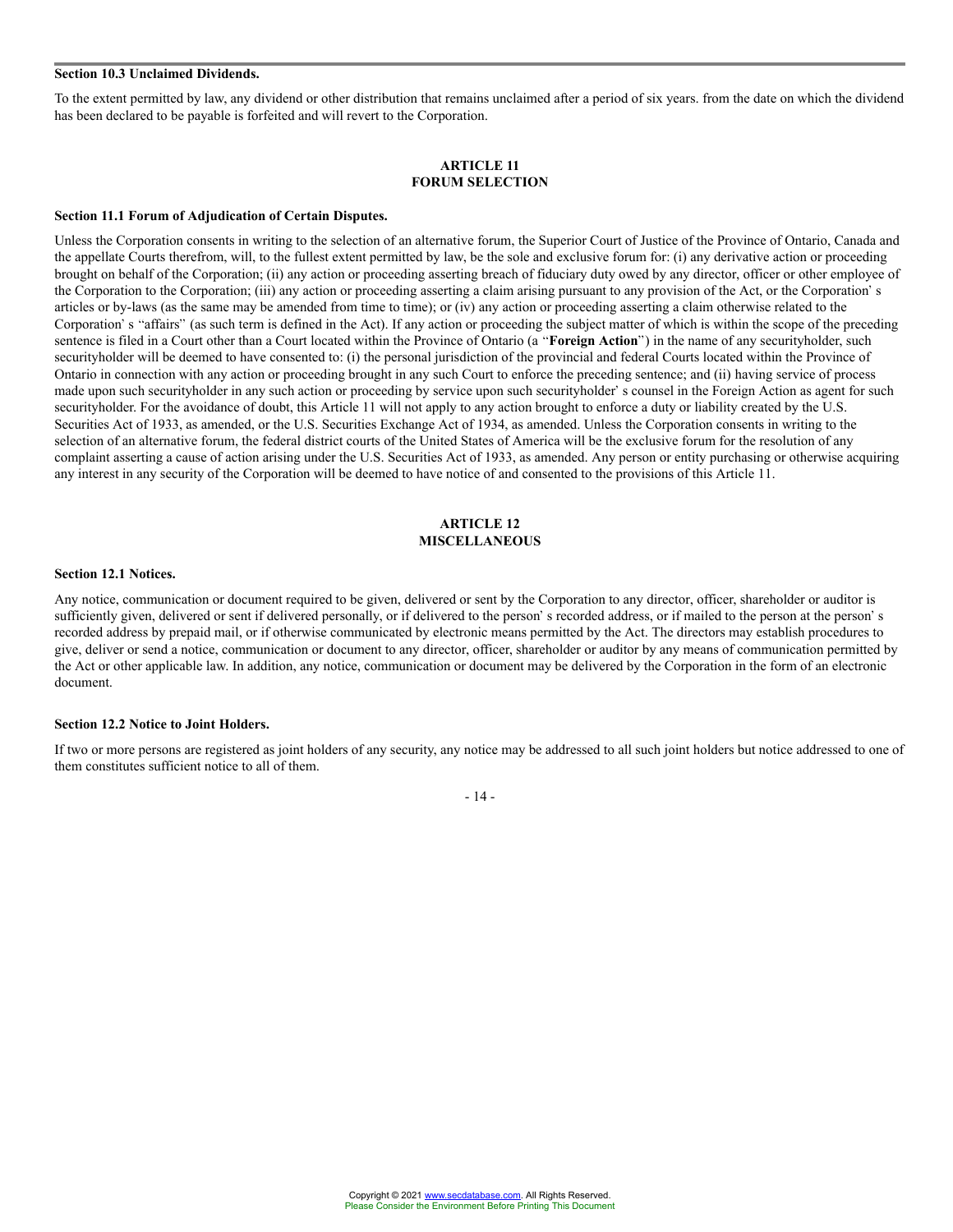# **Section 12.3 Computation of Time.**

In computing the date when notice must be given when a specified number of days' notice of any meeting or other event is required, the date of giving the notice is excluded and the date of the meeting or other event is included.

## **Section 12.4 Persons Entitled by Death or Operation of Law.**

Every person who, by operation of law, transfer, death of a securityholder or any other means whatsoever, becomes entitled to any security, is bound by every notice in respect of such security which has been given to the securityholder from whom the person derives title to such security. Such notices may have been given before or after the happening of the event upon which they became entitled to the security.

## **ARTICLE 13 EFFECTIVE DATE**

# **Section 13.1 Effective Date.**

This by-law comes into force when made by the directors in accordance with the Act.

# **Section 13.2 Repeal.**

All previous by-laws of the Corporation are repealed as of the coming into force of this by-law. Such repeal will not affect the previous operation of any by-law so repealed or affect the validity of any act done or right, privilege, obligation or liability acquired or incurred under any such by-law prior to its repeal.

- 15 -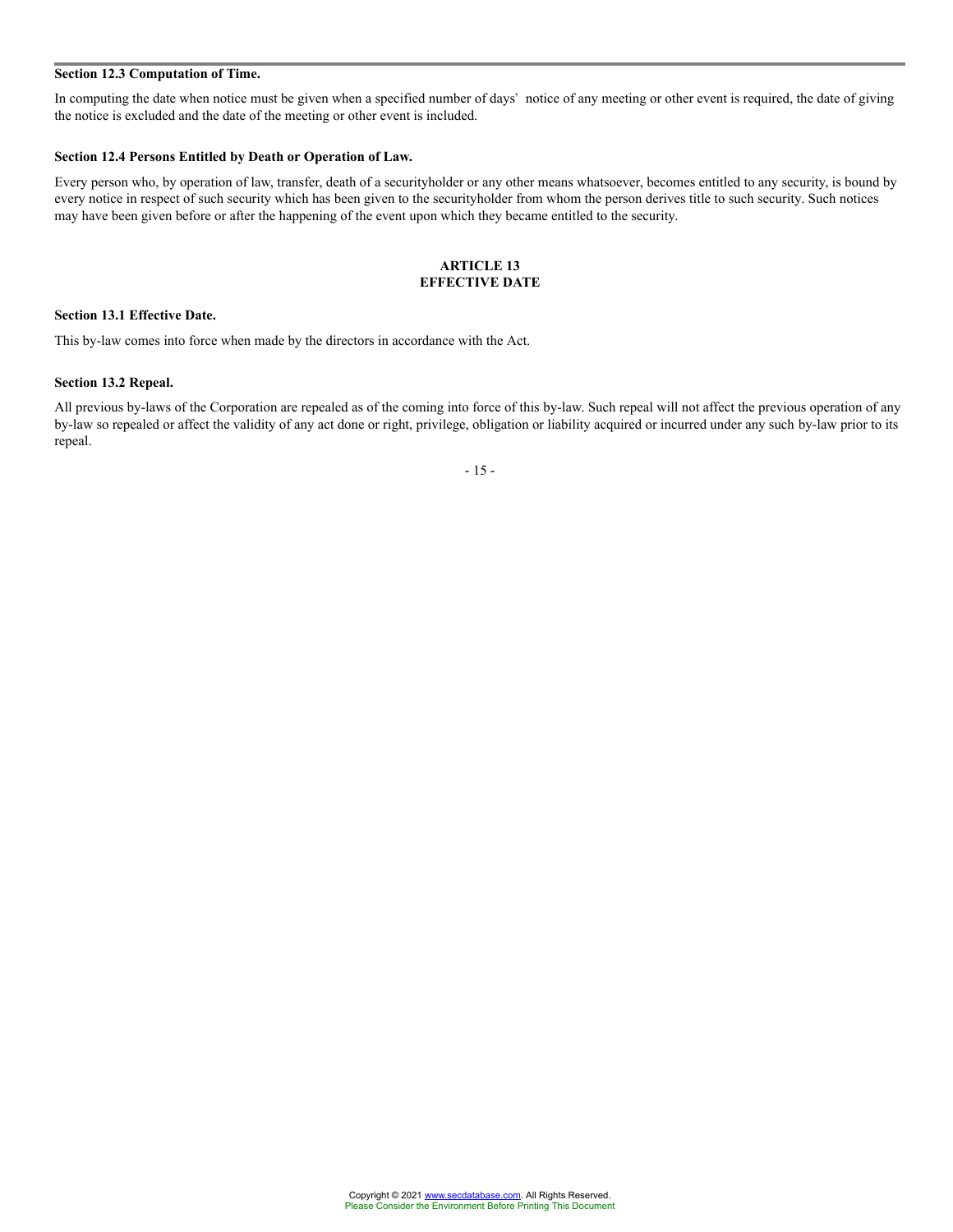#### **WARRANT AMENDMENT AGREEMENT**

This Warrant Assignment, Assumption and Amendment Agreement (this "Agreement") is made as of August 10, 2021, between Li-Cycle Holdings Corp., an Ontario corporation ("Parentco"), and Continental Stock Transfer & Trust Company, a New York corporation (the "Warrant Agent").

**WHEREAS**, Peridot Acquisition Corp., formerly a Cayman Islands exempted company continued under the laws of the Province of Ontario (the "Company"), and the Warrant Agent were parties to that certain Warrant Agreement, dated as of September 23, 2020, and filed with the United States Securities and Exchange Commission on September 28, 2020 (the "Original Warrant Agreement"; except as otherwise noted, capitalized terms used but not defined in this Agreement shall have the meanings ascribed to such terms in the Original Warrant Agreement);

**WHEREAS**, pursuant to the Original Warrant Agreement, the Company issued 8,000,000 Private Placement Warrants to the Sponsor, which will remain issued to the Sponsor as of the closing of the Business Combination (as defined below);

**WHEREAS**, pursuant to the Original Warrant Agreement, the Company issued 15,000,000 Public Warrants;

**WHEREAS**, prior to the Amalgamation (as defined below) all of the Warrants were governed by the Original Warrant Agreement;

WHEREAS, on February 15, 2021, a Business Combination Agreement (the "Business Combination Agreement") was entered into by and among the Company, Parentco, and Li-Cycle Corp., an Ontario corporation ("Li-Cycle");

**WHEREAS**, pursuant to the provisions of the Business Combination Agreement, among other things, (a) the Company was continued as a corporation existing under the laws of the Province of Ontario (the "Continuance" and the Company as so continued, "Peridot Ontario"), and in connection therewith,  $(x)$  the Class A ordinary shares, par value \$0.0001 per share, of the Company (the "Company's Class A Ordinary Shares"), the Class B ordinary shares, par value \$0.0001 per share, of the Company, and the warrants to purchase the Company's Class A Ordinary Shares, in each case, issued and outstanding immediately prior to the Continuance became an equal number of Class A common shares, Class B common shares and warrants to purchase Class A common shares of Peridot Ontario; (b) following the Continuance, the Class B common shares were converted into Class A common shares of Peridot Ontario on a one-for-one basis; (c) pursuant to a plan of arrangement (the "Arrangement") under Section 182 of the Business Corporations Act (Ontario) Peridot Ontario and Li-Cycle Holdings Corp. ("Newco"), amalgamated (the "Amalgamation") to form Parentco, and in connection therewith, the Class A common shares of Peridot Ontario and warrants to purchase Class A common shares of Peridot Ontario were exchanged for an equivalent number of common shares of Parentco (the "ParentcoShares") and warrants to purchase an equivalent number of ParentcoShares; and (d) the Class A preferred shares of Li-Cycle will be converted into and exchanged for common shares of Li-Cycle and, on the terms and subject to the conditions set forth in the Arrangement, Amalco will acquire all of the issued and outstanding common shares of Li-Cycle from Li-Cycle's shareholders in exchange for Amalco Shares having an aggregate equity value of \$975 million assuming a \$10 per share equity value (the "Share Exchange"). The Continuance, the Amalgamation, the Share Exchange and the other transactions consummated pursuant to the Business Combination Agreement are hereinafter referred to as the "Business Combination";

**WHEREAS**, under the terms of the Arrangement, all rights, contracts, permits and interests of the Company and Newco will continue as rights, contracts, permits and interests of Parentco and, for greater certainty, the Amalgamation will not constitute a transfer or assignment of the rights or obligations of Peridot and Newco under any such rights, contracts, permits and interests;

**WHEREAS**, Section 9.8 of the Original Warrant Agreement provides that the Company and the Warrant Agent may amend the Original Warrant Agreement without the consent of any registered holders for the purpose of (a) curing any ambiguity or to correct any mistake, including to conform the provisions to the description of the terms of the Warrants and the Original Warrant Agreement set forth in the prospectus relating to the Company's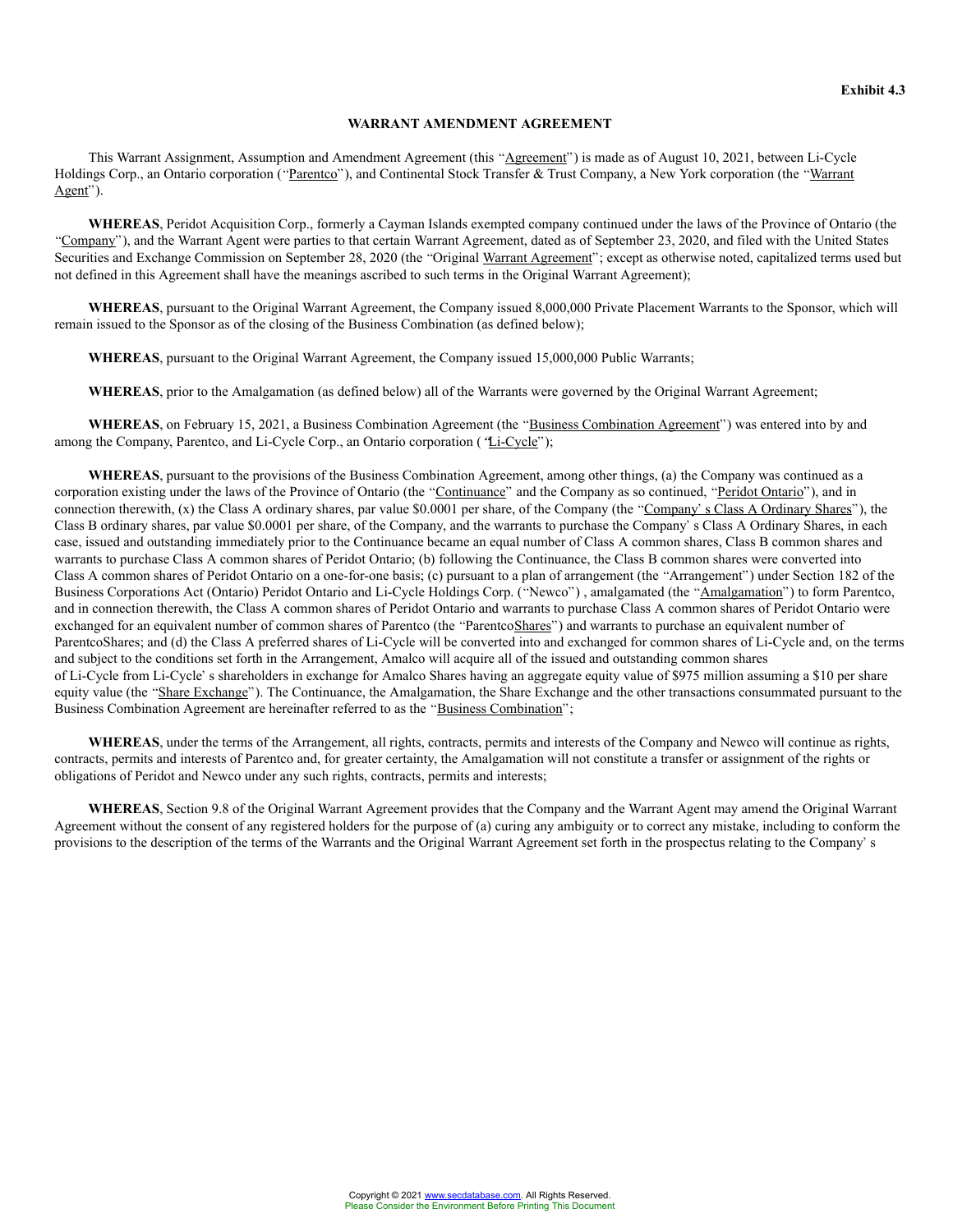initial public offering, or defective provision contained therein, (ii) amending the definition of "Ordinary Cash Dividend" as contemplated by and in accordance with the second sentence of subsection 4.1.2 of the Original Warrant Agreement or (iii) adding or changing any provisions with respect to matters or questions arising under the Original Warrant Agreement as the parties may deem necessary or desirable and that the parties deem shall not adversely affect the rights of the Registered Holders under the Original Warrant Agreement; and

WHEREAS, upon the closing of the Business Combination, and as provided in Section 4.5 of the Original Warrant Agreement, each of the issued and outstanding Warrants prior to the Business Combination will no longer be exercisable for the Company's Class A Shares but instead will be exercisable (subject to the terms and conditions of the Original Warrant Agreement as amended hereby) for Parentco Shares;

**NOW, THEREFORE**, in consideration of the foregoing and of the mutual covenants and agreements contained herein, the receipt and sufficiency of which is hereby acknowledged, and intending to be legally bound, the parties hereto hereby agree as follows:

### 1. Performance of Warrant Agreement; Consent.

1.1 Performance of Warrant Agreement. Parentco hereby agrees to pay, perform, satisfy and discharge in full, as the same become due, all of the Company's liabilities and obligations under the Original Warrant Agreement (as amended hereby) arising from and after the Closing.

1.2 Consent. The Warrant Agent hereby consents to the assumption of the Original Warrant Agreement by Parentco from the Company pursuant to Section 1.1 hereof and the Amalgamation effective as of the Closing, and to the continuation of the Original Warrant Agreement in full force and effect from and after the Closing, subject at all times to the Original Warrant Agreement (as amended hereby) and to all of the provisions, covenants, agreements, terms and conditions of the Original Warrant Agreement and this Agreement.

2. Amendment of Original Warrant Agreement. Parentco and the Warrant Agent hereby amend the Original Warrant Agreement as provided in this Section 2, effective as of the Closing, and acknowledge and agree that the amendments to the Original Warrant Agreement set forth in this Section 2 are necessary or desirable and that such amendments do not adversely affect the interests of the registered holders.

2.1 Preamble. The preamble on page one of the Original Warrant Agreement is hereby amended by deleting "Peridot Acquisition Corp., a Cayman Islands exempted company" and replacing it with "Li-Cycle Holdings Corp., a corporation amalgamated under the laws of the Province of Ontario". As a result thereof, all references to the "Company" in the Original Warrant Agreement shall be references to Li-Cycle Holdings Corp. rather than Peridot Acquisition Corp.

2.2 Recitals. The recitals on pages one and two of the Original Warrant Agreement are hereby deleted and replaced in their entirety as follows:

"WHEREAS, on September 23, 2020, Peridot Acquisition Corp. ("Peridot") entered into that certain Private Placement Warrants Purchase Agreement, with Peridot Acquisition Sponsor, LLC (the "Sponsor"), pursuant to which the Sponsor agreed to purchase an aggregate of 8,000,000 warrants simultaneously with the closing of the Offering (as defined below) (the "Private Placement Warrants") at a purchase price of \$1.00 per Private Placement Warrant; and

WHEREAS, on September 28, 2020, Peridot consummated its initial public offering (the "Offering") of 30,000,000 units (the "Units"), with each Unit consisting of one Class A ordinary share of Peridot, par value \$0.0001 per share ("Peridot's Class A Ordinary Shares"), and one-half of one warrant, where each warrant entitled the holder to purchase one Peridot Class A Ordinary Share at a price of \$11.50 per share (the "Public Warrants" and together with the Private Placement Warrants, the "Warrants"); and

WHEREAS, Peridot filed with the Securities and Exchange Commission (the "Commission") a registration statement on Form S-1, Nos. 333-248608 (the "Registration Statement") and prospectus (the "Prospectus"), for the registration, under the Securities Act of 1933, as amended (the "Securities Act"), of the Units, the Public Warrants and the Peridot Class A Ordinary Shares included in the Units; and

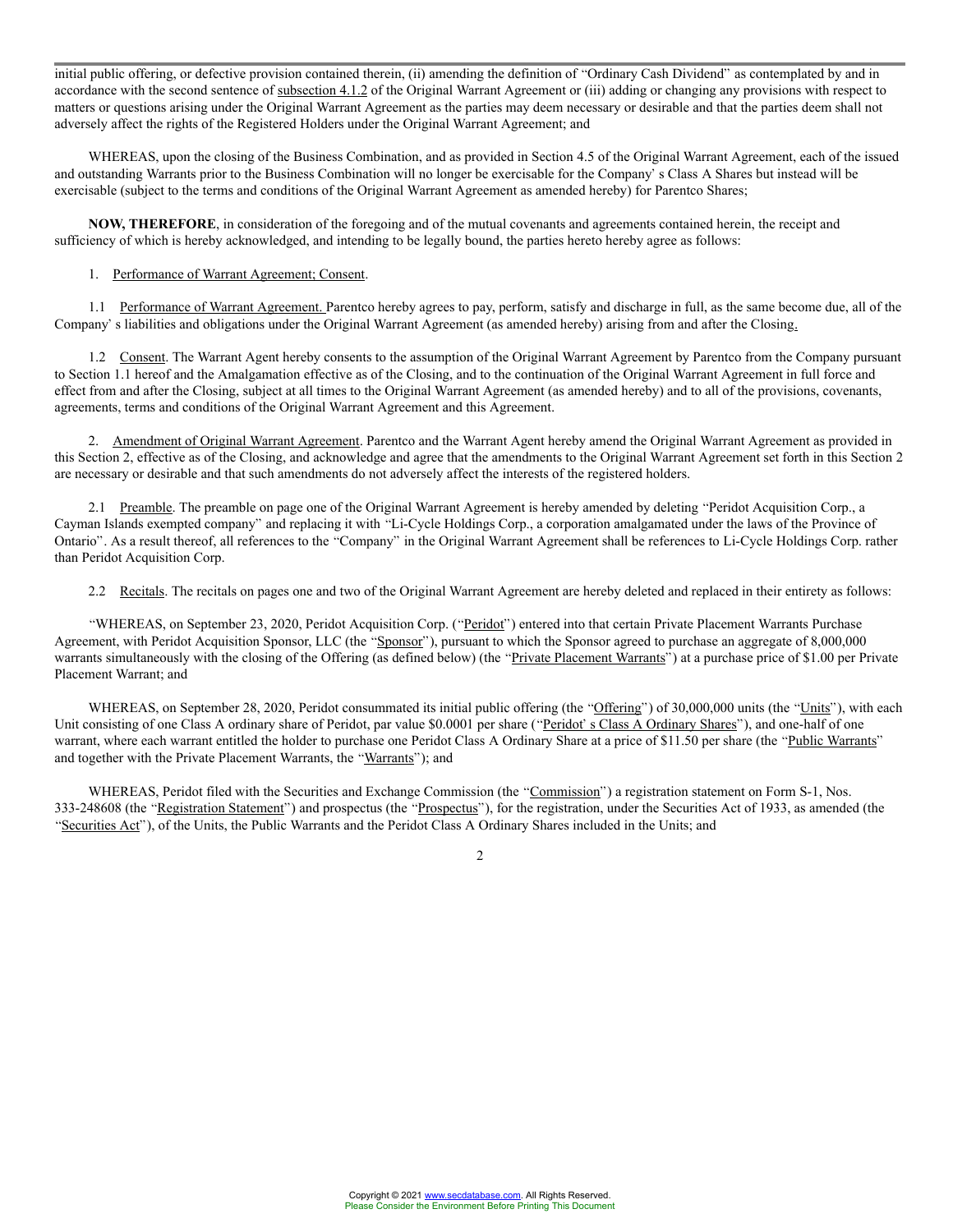WHEREAS, Peridot, the Company and Li-Cycle Corp., an Ontario corporation ('Li-Cycle''), consummated the transactions pursuant to that certain Business Combination Agreement, dated as of February 15, 2021 (the "Business Combination Agreement"), pursuant to which (a) Peridot continued as a corporation exisitng under the laws of the Province of Ontario (the "Continuance" and Peridot as so continued, "Peridot Ontario"), and in connection therewith, (x) Peridot's Class A Ordinary Shares, the Class B ordinary shares, par value \$0.0001 per share, of Peridot ("Peridot's Class B Ordinary Shares"), and the warrants to purchase Peridot's Class A Ordinary Shares, in each case, issued and outstanding immediately prior to the Continuance became an equal number of Class A common shares, Class B common shares and warrants to purchase Class A common shares of Peridot Ontario; (b) following the Continuance, the Class B common shares of Peridot Ontario converted into Class A common shares of Peridot Ontario on a one-for-one basis; (c) pursuant to a plan of arrangement (the "Arrangement") under Section 182 of the Business Corporations Act (Ontario), Peridot Ontario and Li-Cycle Holdings Corp. (a predecessor of the Company)("Newco") amalgamated (the "Amalgamation"), and in connection therewith, the Class A common shares of Peridot Ontario and warrants to purchase Class A common shares of Peridot Ontario were exchanged for an equivalent number of common shares of the Company ("Common Shares") and warrants to purchase an equivalent number of Common Shares; and (d) the Class A preferred shares of Li-Cycle converted into common shares of Li-Cycle and, on the terms and subject to the conditions set forth in a plan of arrangement, the Company acquired all of the issued and outstanding common shares of Li-Cycle from Li-Cycle's shareholders in exchange for Common Shares having an aggregate equity value of \$975 million assuming a \$10 per share equity value (the "Share Exchange"). The Continuance, the Amalgamation, the Share Exchange and the other transactions consummated pursuant to the Agreement are hereinafter referred to as the "Business" Combination"; and

WHEREAS, under the terms of the Arrangement, all rights, contracts, permits and interests of the Company and Newco will continue as rights, contracts, permits and interests of Parentco and, for greater certainty, the Amalgamation will not constitute a transfer or assignment of the rights or obligations of Peridot and Newco under any such rights, contracts, permits and interests;; and

WHEREAS, in connection with the transactions contemplated by the Business Combination Agreement, Parentco and the Warrant Agent entered into a Warrant Amendment Agreement (the "Warrant Amendment Agreement") pursuant to which, among other things, Parentco agreed to pay, perform, satisfy and discharge in full, as the same become due, all of the Company's liabilities and obligations under the Warrant Agreement (as amended by the Warrant Amendment Agreement) arising from and after the Closing (as defined in the Business Combination Agreement);

WHEREAS, effective as of the Closing, each of the issued and outstanding Warrants is no longer exercisable for Peridot Class A Ordinary Shares but instead is exercisable for Common Shares of Parentco ; and

WHEREAS, the Company desires the Warrant Agent to act on behalf of the Company, and the Warrant Agent is willing to so act, in connection with the issuance, registration, transfer, exchange, redemption and exercise of the Warrants; and

WHEREAS, the Company desires to provide for the form and provisions of the Warrants, the terms upon which they shall be issued and exercised, and the respective rights, limitation of rights, and immunities of the Company, the Warrant Agent, and the holders of the Warrants; and

WHEREAS, all acts and things have been done and performed which are necessary to make the Warrants, when executed on behalf of the Company and countersigned by or on behalf of the Warrant Agent, as provided herein, the valid, binding and legal obligations of the Company, and to authorize the execution and delivery of this Agreement.

NOW, THEREFORE, in consideration of the mutual agreements herein contained, the parties hereto agree as follows:

3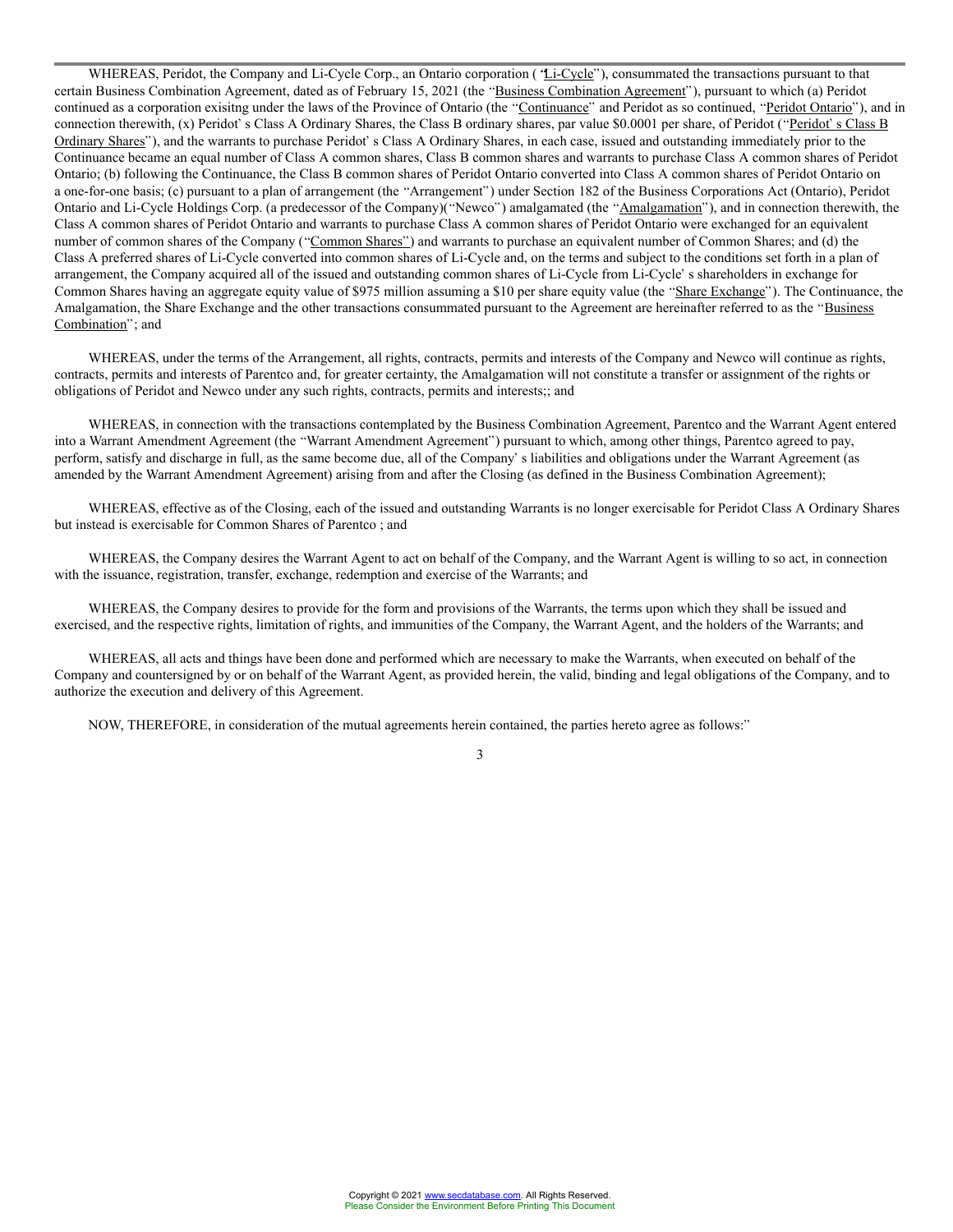#### 2.3 Detachability of Warrants. Section 2.4 of the Original Warrant Agreement is hereby deleted and replaced with the following:

#### "[INTENTIONALLY OMITTED]"

Except that the defined term "Business Day" set forth therein is hereby amended for all purposes of the Original Warrant Agreement to mean a day, other than a Saturday, Sunday or federal holiday, on which banks in Toronto, Ontario and New York, New York are generally open for normal business .

#### 2.4 Defined Terms.

- (a) All references to "Ordinary Shares" in the Original Warrant Agreement are hereby deleted and replaced with the term "Common Shares." As a result thereof, all such references shall be references to the Common Shares of Li-Cycle Holdings Corp. rather than the Class A Ordinary Shares of Peridot Acquisition Corp.
- (b) All references to an "initial Business Combination" in the Original Warrant Agreement are hereby deleted and replaced with the term "Business Combination." As a result thereof, all such references shall be reference to the Business Combination of Li-Cycle Holdings Corp. as defined above rather than the initial business combination of Peridot Acquisition Corp.
- (c) All references to Working Capital Warrants in the Original Agreement are hereby deleted and each sentence in the Original Agreement which contained such references shall be deemed to have been revised to account for such deletions.
- 2.5 Notices. Section 9,2 of the Original Warrant Agreement is hereby deleted and replaced with the following:

Any notice, statement or demand authorized by this Agreement to be given or made by the Warrant Agent or by the holder of any Warrant to or on the Company shall be sufficiently given when so delivered if by hand or overnight delivery or if sent by certified mail or private courier service within five (5) days after deposit of such notice, postage prepaid, addressed (until another address is filed in writing by the Company with the Warrant Agent), as follows:

4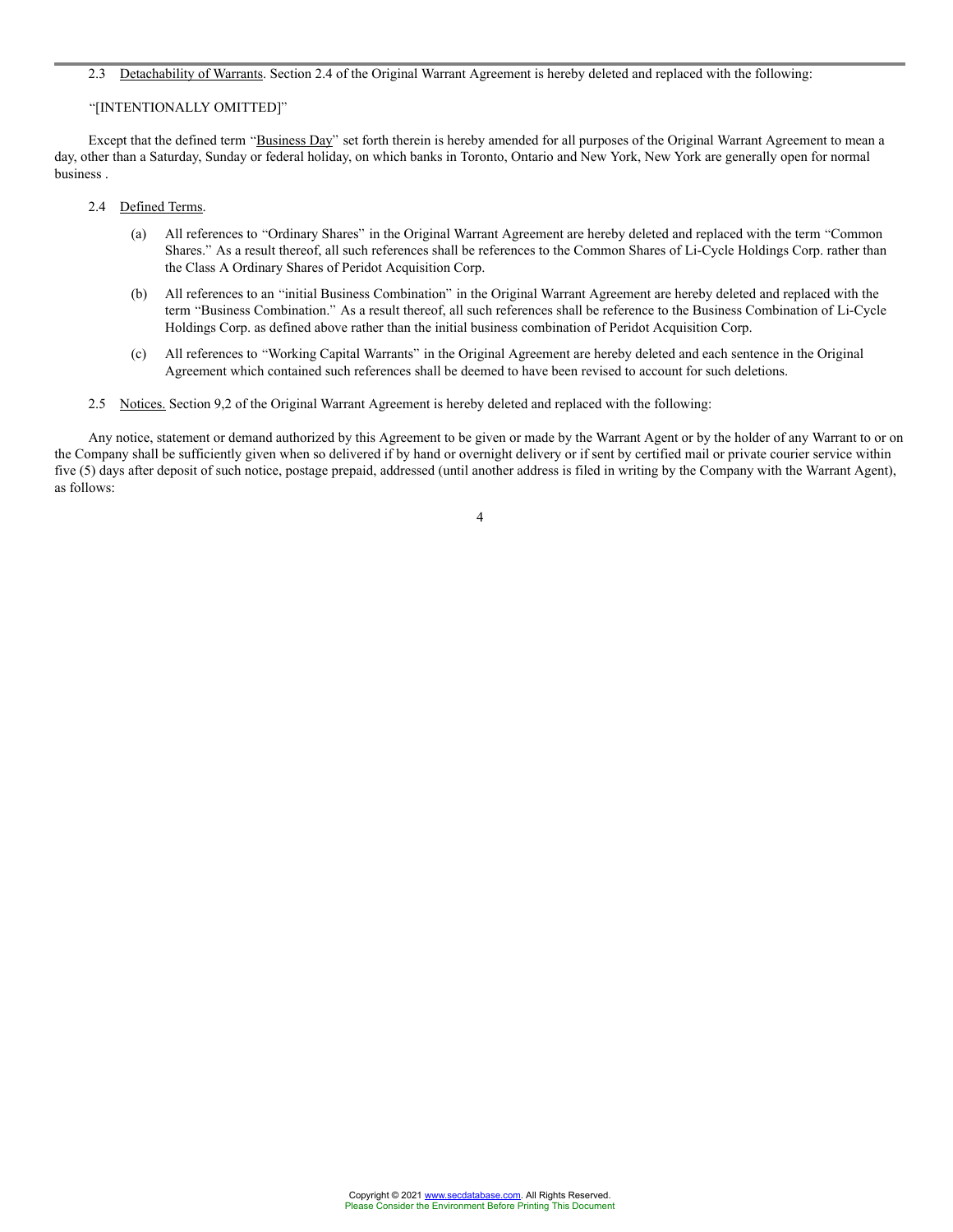Li-Cycle Holdings Corp. 2351 Royal Windsor Dr. Unit 10 Mississauga, ON L5J 4S7 Attention: General Counsel

with a copy to (which will not constitute notice):

McCarthy Tétrault LLP 66 Wellington St W Suite 5300 Toronto, ON M5K 1E6 Attention: Jonathan Grant and Fraser Bourne

with a conv to: Freshfields Bruckhaus Deringer US LLP 601 Lexington Avenue, 31st Floor New York, NY 10022 Attention: Paul M. Tiger and Andrea Merediz Basham

2.6 Warrant Certificate. The Warrant Certificate contained in Exhibit A of the Original Warrant Agreement is hereby deleted and replaced with the Warrant Certificate contained in Exhibit A hereto.

2.7 Legend. The restricted legend contained in Exhibit B of the Original Warrant Agreement is hereby deleted and replaced with the Warrant Certificate contained in Exhibit B hereto.

# 3. Miscellaneous Provisions.

3.1 Successors. All the covenants and provisions of this Agreement by or for the benefit of the parties hereto shall bind and inure to the benefit of their respective successors and assigns.

3.2 Applicable Law. The validity, interpretation and performance of this Agreement shall be governed in all respects by the laws of the State of New York, without giving effect to conflicts of law principles that would result in the application of the substantive laws of another jurisdiction. The parties hereby agree that any action, proceeding or claim against a party arising out of or relating in any way to this Agreement shall be brought and enforced in the courts of the State of New York or the United States District Court for the Southern District of New York, and irrevocably submits to such jurisdiction, which jurisdiction shall be exclusive. Each of the parties hereby waives any objection to such exclusive jurisdiction and that such courts represent an inconvenient forum.

3.3 Examination of the Warrant Agreement. A copy of this Agreement shall be available at all reasonable times at the office of the Warrant Agent for inspection by the registered holder of any Warrant. The Warrant Agent may require any such holder to submit such holder's Warrant for inspection by the Warrant Agent.

3.4 Counterparts. This Agreement may be executed in any number of original or facsimile counterparts and each of such counterparts shall for all purposes be deemed to be an original, and all such counterparts shall together constitute but one and the same instrument.

3.5 Effect of Headings. The section headings herein are for convenience only and are not part of this Agreement and shall not affect the interpretation thereof.

3.6 Severability. This Agreement shall be deemed severable, and the invalidity or unenforceability of any term or provision hereof shall not affect the validity or enforceability of this Agreement or of any other term or provision hereof. Furthermore, in lieu of any such invalid or unenforceable term or provision, the parties hereto intend that there shall be added as a part of this Agreement a provision as similar in terms to such invalid or unenforceable provision as may be possible and be valid and enforceable.

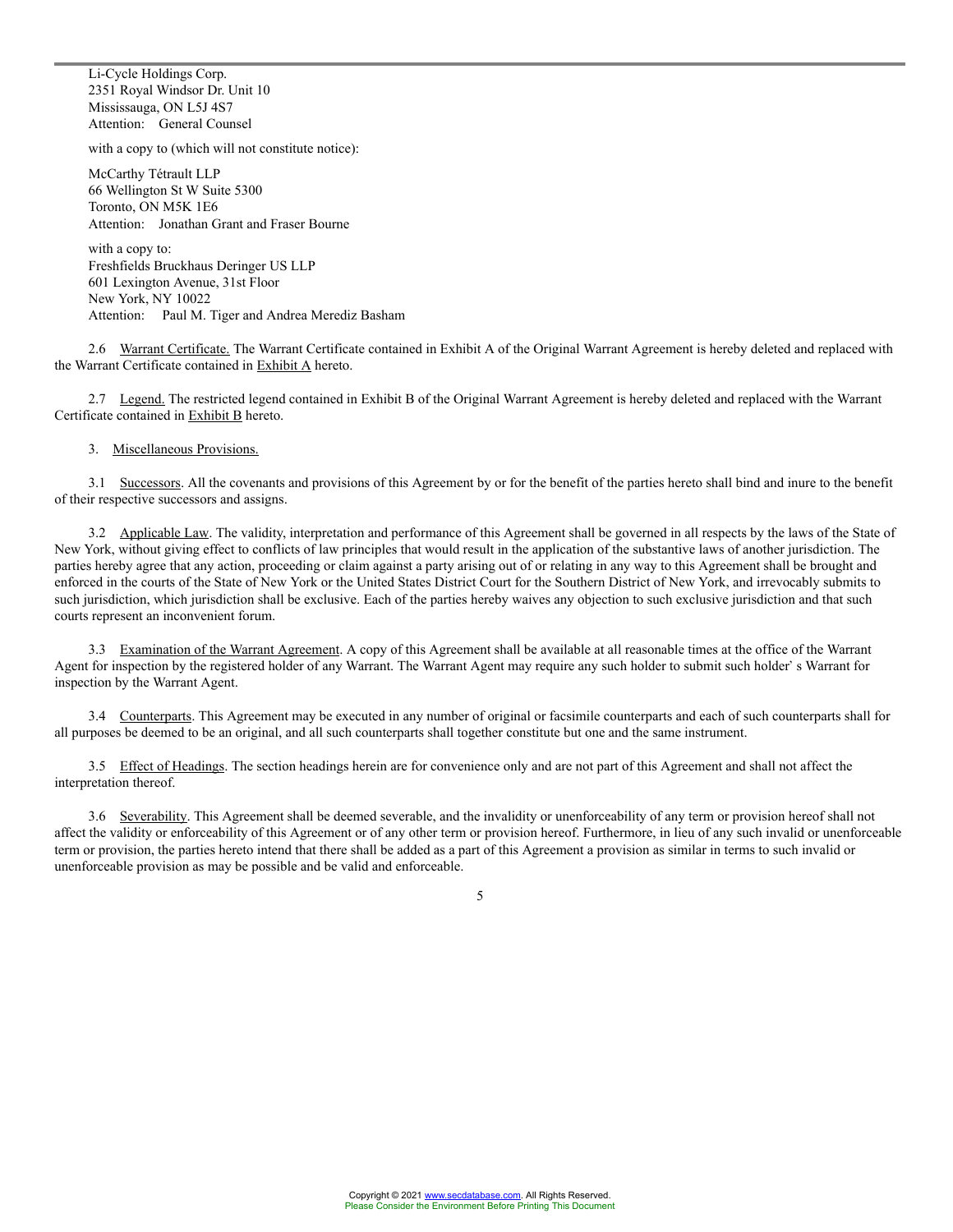3.7 Entire Agreement. This Agreement and the Original Warrant Agreement, as modified by this Agreement, constitutes the entire understanding of the parties and supersedes all prior agreements, understandings, arrangements, promises and commitments, whether written or oral, express or implied, relating to the subject matter hereof, and all such prior agreements, understandings, arrangements, promises and commitments are hereby canceled and terminated.

*[Remainder of page intentionally left blank]*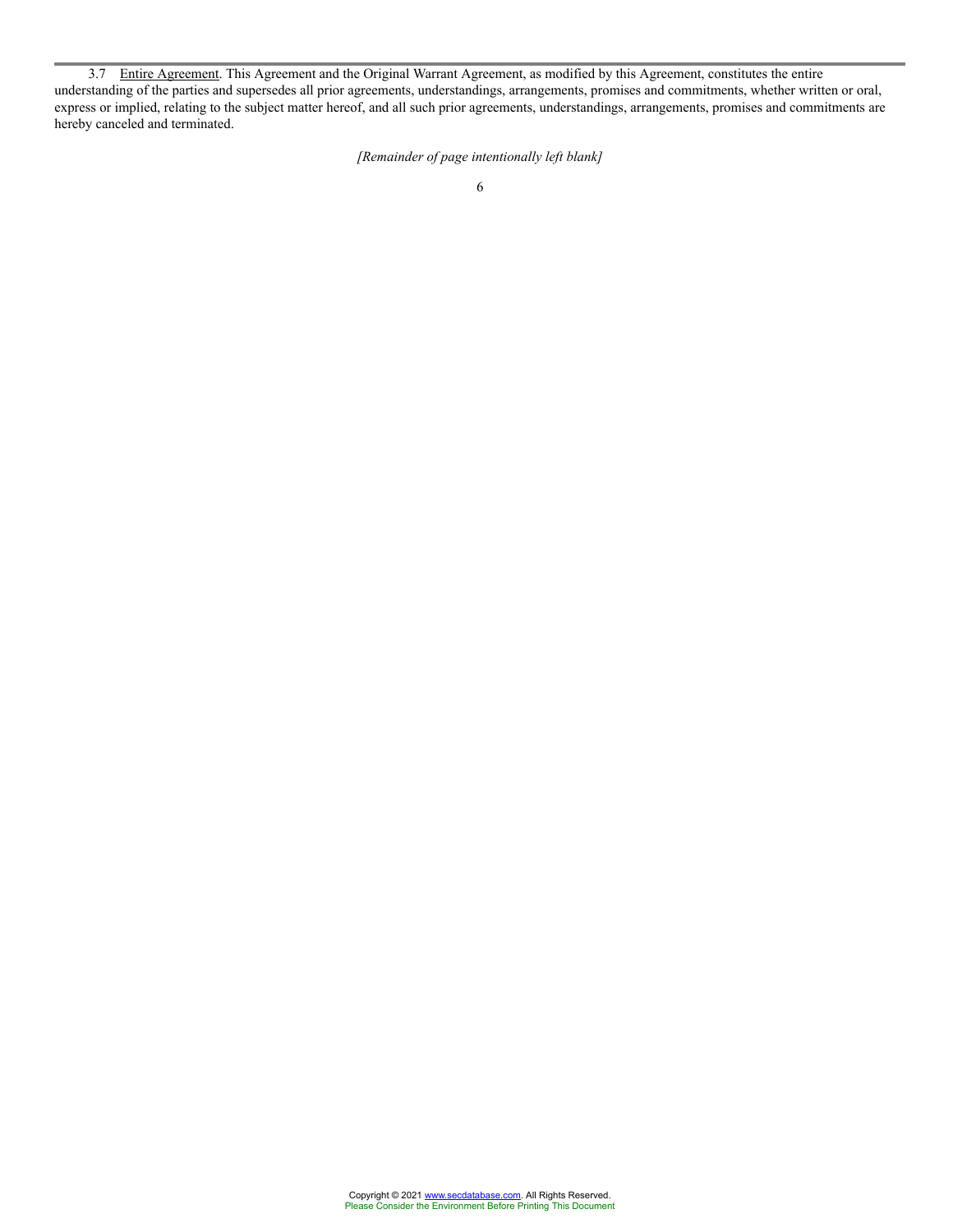# **IN WITNESS WHEREOF,** each of the parties has caused this Agreement to be duly executed as of the date first above written.

# **LI-CYCLE HOLDINGS CORP.**

By: /s/ Ajay Kochhar Name: Ajay Kochhar Title: Chief Executive Officer

# **CONTINENTAL STOCK TRANSFER & TRUST COMPANY, as Warrant Agent**

By: /s/ Erika Young

Name: Erika Young Title: Vice President

[Signature Page to Assignment, Assumption and Amendment Agreement]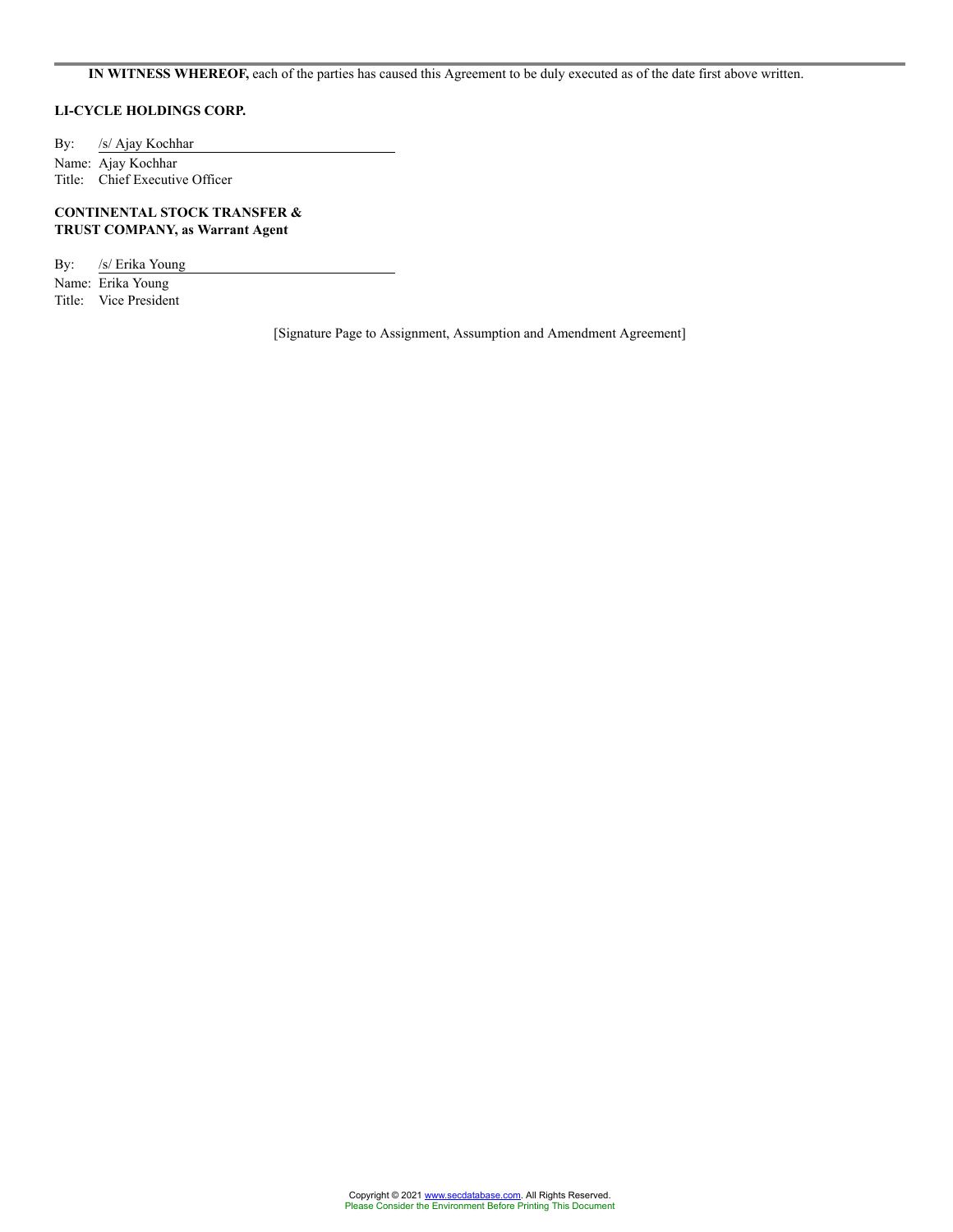# **EXHIBIT A**

[FACE]

Number

#### **Warrants**

# **THIS WARRANT SHALL BE VOID IF NOT EXERCISED PRIOR TO THE EXPIRATION OF THE EXERCISE PERIOD PROVIDED FOR IN THE WARRANT AGREEMENT DESCRIBED BELOW**

#### **Li-Cycle Holdings Corp.**

*Incorporated Under the Laws of Ontario*

CUSIP 50202P113

#### **Warrant Certificate**

**This Warrant Certificate certifies that** [ ], or registered assigns, is the registered holder of [ ] warrant(s) (the "Warrants" and each, a "Warrant") to purchase common shares ("Common Shares"), of Li-Cycle Holdings Corp., an Ontario corporation (the "Company"). Each Warrant entitles the holder, upon exercise during the period set forth in the Warrant Agreement referred to below, to receive from the Company that number of fully paid and nonassessable Common Shares as set forth below, at the exercise price (the "*Exercise Price*") as determined pursuant to the Warrant Agreement, payable in lawful money (or through "cashless exercise" as provided for in the Warrant Agreement) of the United States of America upon surrender of this Warrant Certificate and payment of the Exercise Price at the office or agency of the Warrant Agent referred to below, subject to the conditions set forth herein and in the Warrant Agreement. Defined terms used in this Warrant Certificate but not defined herein shall have the meanings given to them in the Warrant Agreement.

Each whole Warrant is initially exercisable for one fully paid and non-assessable Common Share. Fractional shares shall not be issued upon exercise of any Warrant. If, upon the exercise of Warrants, a holder would be entitled to receive a fractional interest in a Common Share, the Company shall, upon exercise, round down to the nearest whole number the number of Common Shares to be issued to the Warrant holder. The number of Common Shares issuable upon exercise of the Warrants is subject to adjustment upon the occurrence of certain events as set forth in the Warrant Agreement.

The initial Exercise Price per one Common Share for any Warrant is equal to \$11.50 per share. The Exercise Price is subject to adjustment upon the occurrence of certain events as set forth in the Warrant Agreement.

Subject to the conditions set forth in the Warrant Agreement, the Warrants may be exercised only during the Exercise Period and to the extent not exercised by the end of such Exercise Period, such Warrants shall become void. The Warrants may be redeemed, subject to certain conditions, as set forth in the Warrant Agreement.

Reference is hereby made to the further provisions of this Warrant Certificate set forth on the reverse hereof and such further provisions shall for all purposes have the same effect as though fully set forth at this place.

This Warrant Certificate shall not be valid unless countersigned by the Warrant Agent, as such term is used in the Warrant Agreement. This Warrant Certificate shall be governed by and construed in accordance with the internal laws of the State of New York.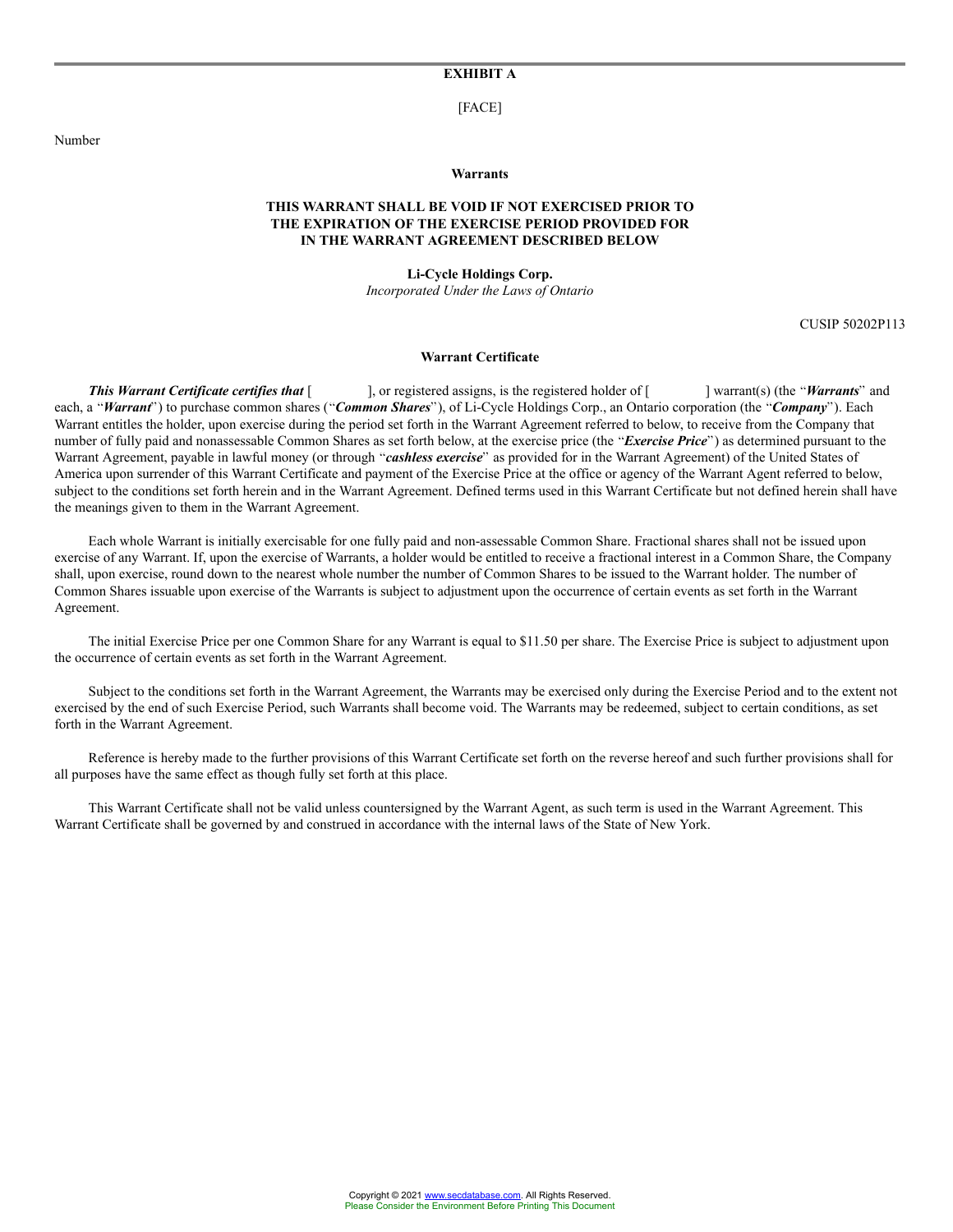# LI-CYCLE HOLDINGS CORP.

By: Name: Title:

CONTINENTAL STOCK TRANSFER & TRUST COMPANY, AS WARRANT AGENT

By:

Name: Title: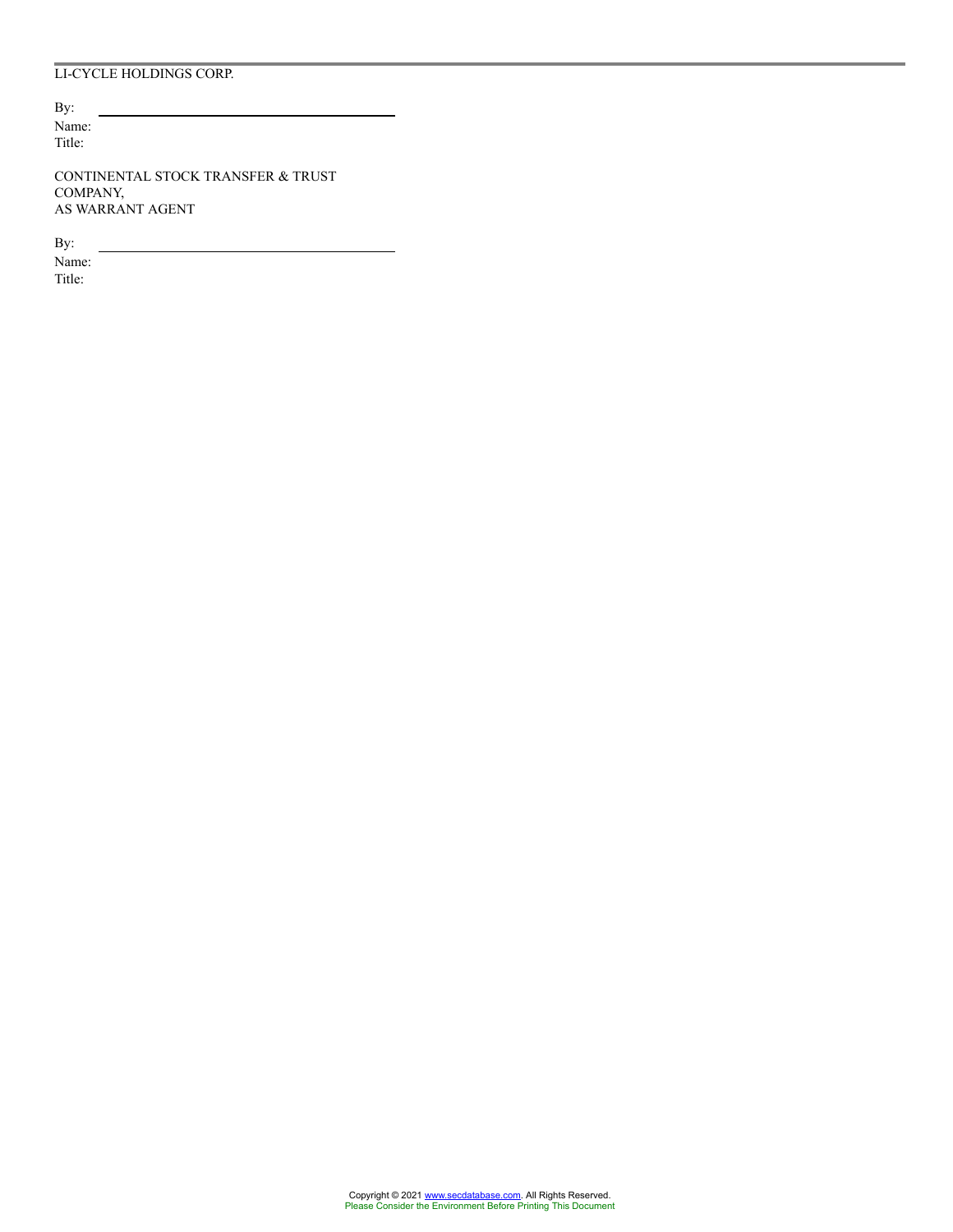# **[Form of Warrant Certificate]**

#### **[Reverse]**

The Warrants evidenced by this Warrant Certificate are part of a duly authorized issue of Warrants entitling the holder on exercise to receive [ ] Common Shares and are issued or to be issued pursuant to a Warrant Agreement dated as of September 23, 2020 and as amended as of August 10, 2021 (the *Warrant Agreement*), duly executed and delivered by the Company to Continental Stock Transfer & Trust Company, a New York limited purpose trust company, as warrant agent (the "Warrant Agent"), which Warrant Agreement is hereby incorporated by reference in and made a part of this instrument and is hereby referred to for a description of the rights, limitation of rights, obligations, duties and immunities thereunder of the Warrant Agent, the Company and the holders (the words "holders" or "holder" meaning the Registered Holders or Registered Holder, respectively) of the Warrants. A copy of the Warrant Agreement may be obtained by the holder hereof upon written request to the Company. Defined terms used in this Warrant Certificate but not defined herein shall have the meanings given to them in the Warrant Agreement.

Warrants may be exercised at any time during the Exercise Period set forth in the Warrant Agreement. The holder of Warrants evidenced by this Warrant Certificate may exercise them by surrendering this Warrant Certificate, with the form of Election to Purchase set forth hereon properly completed and executed, together with payment of the Exercise Price as specified in the Warrant Agreement (or through "cashless exercise" as provided for in the Warrant Agreement) at the principal corporate trust office of the Warrant Agent. In the event that upon any exercise of Warrants evidenced hereby the number of Warrants exercised shall be less than the total number of Warrants evidenced hereby, there shall be issued to the holder hereof or his, her or its assignee, a new Warrant Certificate evidencing the number of Warrants not exercised.

Notwithstanding anything else in this Warrant Certificate or the Warrant Agreement, no Warrant may be exercised unless at the time of exercise (i) a registration statement covering the issuance of the Common Shares to be issued upon exercise is effective under the Securities Act and (ii) a prospectus thereunder relating to the Common Shares is current, except through "cashless exercise" as provided for in the Warrant Agreement.

The Warrant Agreement provides that upon the occurrence of certain events the number of Common Shares issuable upon exercise of the Warrants set forth on the face hereof may, subject to certain conditions, be adjusted. If, upon exercise of a Warrant, the holder thereof would be entitled to receive a fractional interest in a Common Share, the Company shall, upon exercise, round down to the nearest whole number of Common Shares to be issued to the holder of the Warrant.

Warrant Certificates, when surrendered at the principal corporate trust office of the Warrant Agent by the Registered Holder thereof in person or by legal representative or attorney duly authorized in writing, may be exchanged, in the manner and subject to the limitations provided in the Warrant Agreement, but without payment of any service charge, for another Warrant Certificate or Warrant Certificates of like tenor evidencing in the aggregate a like number of Warrants.

Upon due presentation for registration of transfer of this Warrant Certificate at the office of the Warrant Agent a new Warrant Certificate or Warrant Certificates of like tenor and evidencing in the aggregate a like number of Warrants shall be issued to the transferee(s) in exchange for this Warrant Certificate, subject to the limitations provided in the Warrant Agreement, without charge except for any tax or other governmental charge imposed in connection therewith.

The Company and the Warrant Agent may deem and treat the Registered Holder(s) hereof as the absolute owner(s) of this Warrant Certificate (notwithstanding any notation of ownership or other writing hereon made by anyone), for the purpose of any exercise hereof, of any distribution to the holder(s) hereof, and for all other purposes, and neither the Company nor the Warrant Agent shall be affected by any notice to the contrary. Neither the Warrants nor this Warrant Certificate entitles any holder hereof to any rights of a shareholder of the Company.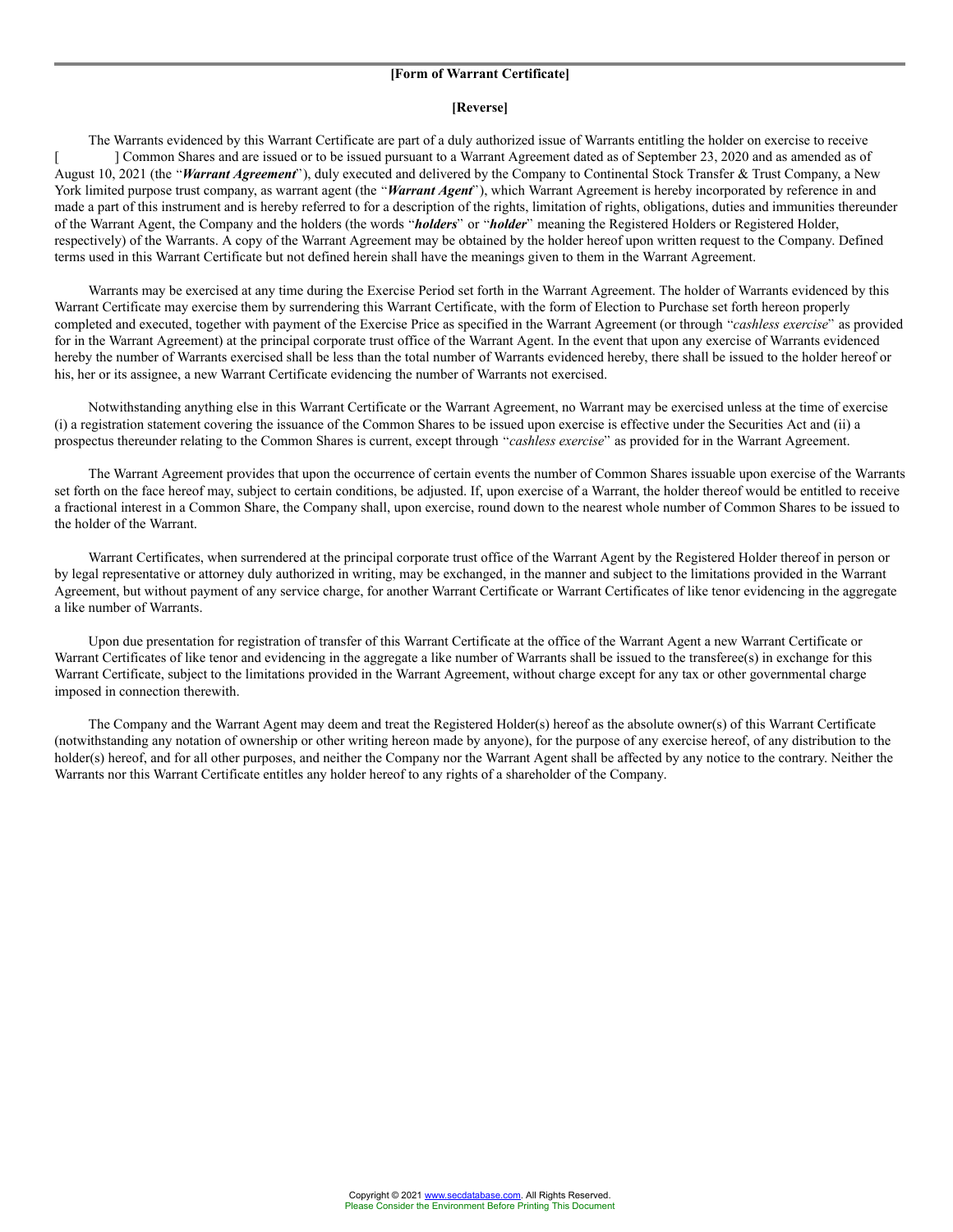#### Election to Purchase

#### (To Be Executed Upon Exercise of Warrant)

The undersigned hereby irrevocably elects to exercise the right, represented by this Warrant Certificate, to receive [ ] Common Shares and herewith tenders payment for such Common to the order of Li-Cycle Holdings Corp. (the "**Company**") in the amount of  $\{ \}$  in accordance with the terms hereof. The undersigned requests that a certificate for such Commo with the terms hereof. The undersigned requests that a certificate for such Common Shares be registered in the name of [ | and that such Common Shares be delivered to [ ] whose address is [ ]. If said [ ] number of Common Shares is less than all of the Common Shares purchasable hereunder, the undersigned requests that a new Warrant Certificate representing the remaining balance of such Common Shares be registered in the name of [ ], whose address is [ ] and that such Warrant Certificate be delivered to [ ], whose address is [

In the event that the Warrant has been called for redemption by the Company pursuant to Section 6.2 of the Warrant Agreement and a holder thereof elects to exercise its Warrant pursuant to a Make-Whole Exercise, the number of Common Shares that this Warrant is exercisable for shall be determined in accordance with subsection 3.3.1(c) or Section 6.2 of the Warrant Agreement, as applicable.

In the event that the Warrant is a Private Placement Warrant that is to be exercised on a "cashless" basis pursuant to subsection  $3.3.1(c)$  of the Warrant Agreement, the number of Common Shares that this Warrant is exercisable for shall be determined in accordance with subsection 3.3.1(c) of the Warrant Agreement.

In the event that the Warrant is to be exercised on a "cashless" basis pursuant to Section 7.4 of the Warrant Agreement, the number of Ordinary Shares that this Warrant is exercisable for shall be determined in accordance with Section 7.4 of the Warrant Agreement.

In the event that the Warrant may be exercised, to the extent allowed by the Warrant Agreement, through cashless exercise (i) the number of Common Shares that this Warrant is exercisable for would be determined in accordance with the relevant section of the Warrant Agreement which allows for such cashless exercise and (ii) the holder hereof shall complete the following: The undersigned hereby irrevocably elects to exercise the right, represented by this Warrant Certificate, through the cashless exercise provisions of the Warrant Agreement, to receive Common. If said number of shares is less than all of the Common purchasable hereunder (after giving effect to the cashless exercise), the undersigned requests that a new Warrant Certificate representing the remaining balance of such Common Shares be registered in the name of [ ], whose address is [ ] and that such Warrant Certificate be delivered to [ ], whose address is [ ].

[Signature Page Follows]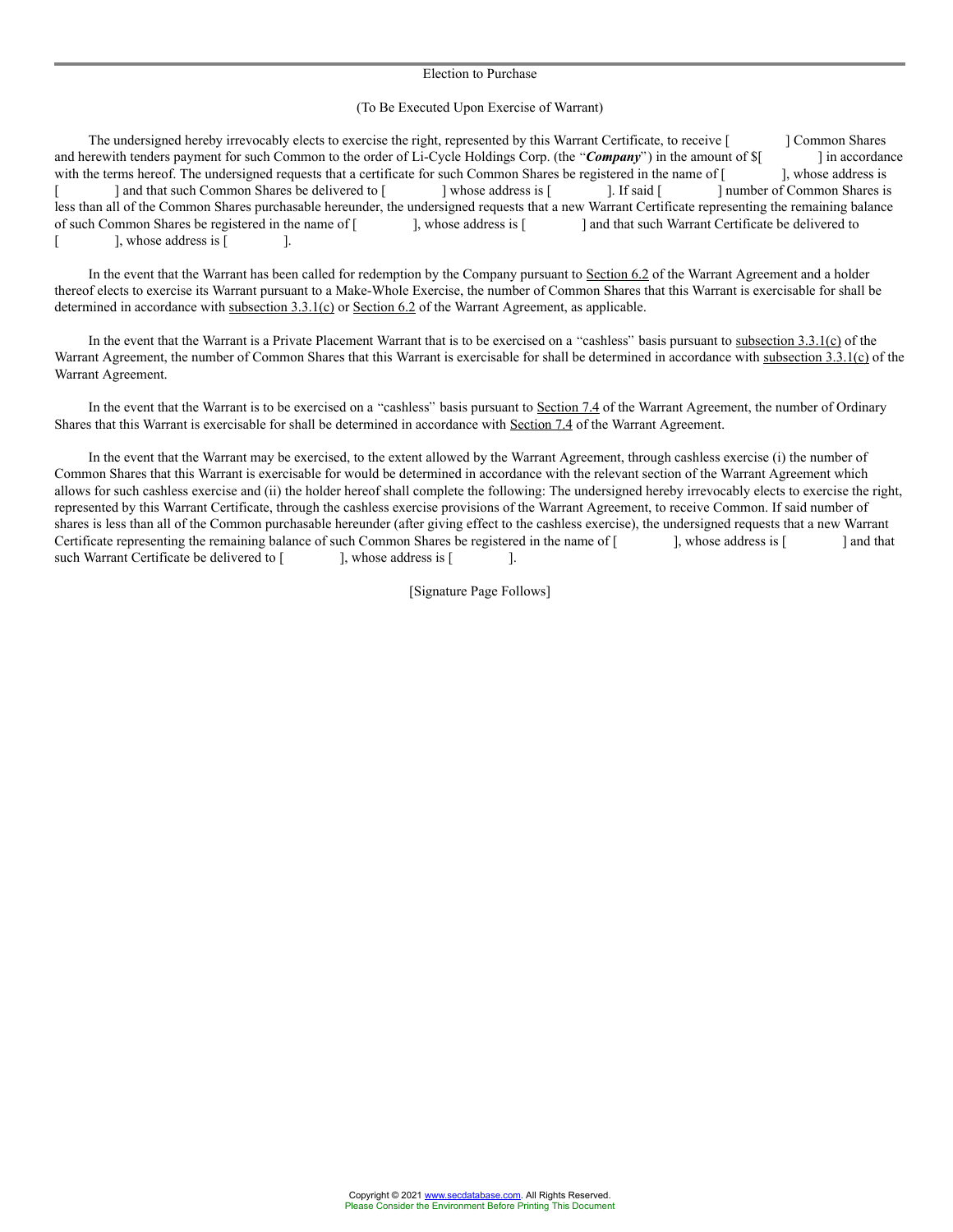Date: [ ], 20

(Signature)

(Address)

(Tax Identification Number)

Signature Guaranteed:

THE SIGNATURE(S) SHOULD BE GUARANTEED BY AN ELIGIBLE GUARANTOR INSTITUTION (BANKS, STOCKBROKERS, SAVINGS AND LOAN ASSOCIATIONS AND CREDIT UNIONS WITH MEMBERSHIP IN AN APPROVED SIGNATURE GUARANTEE MEDALLION PROGRAM, PURSUANT TO S.E.C. RULE 17Ad-15 UNDER THE SECURITIES EXCHANGE ACT OF 1934, AS AMENDED).